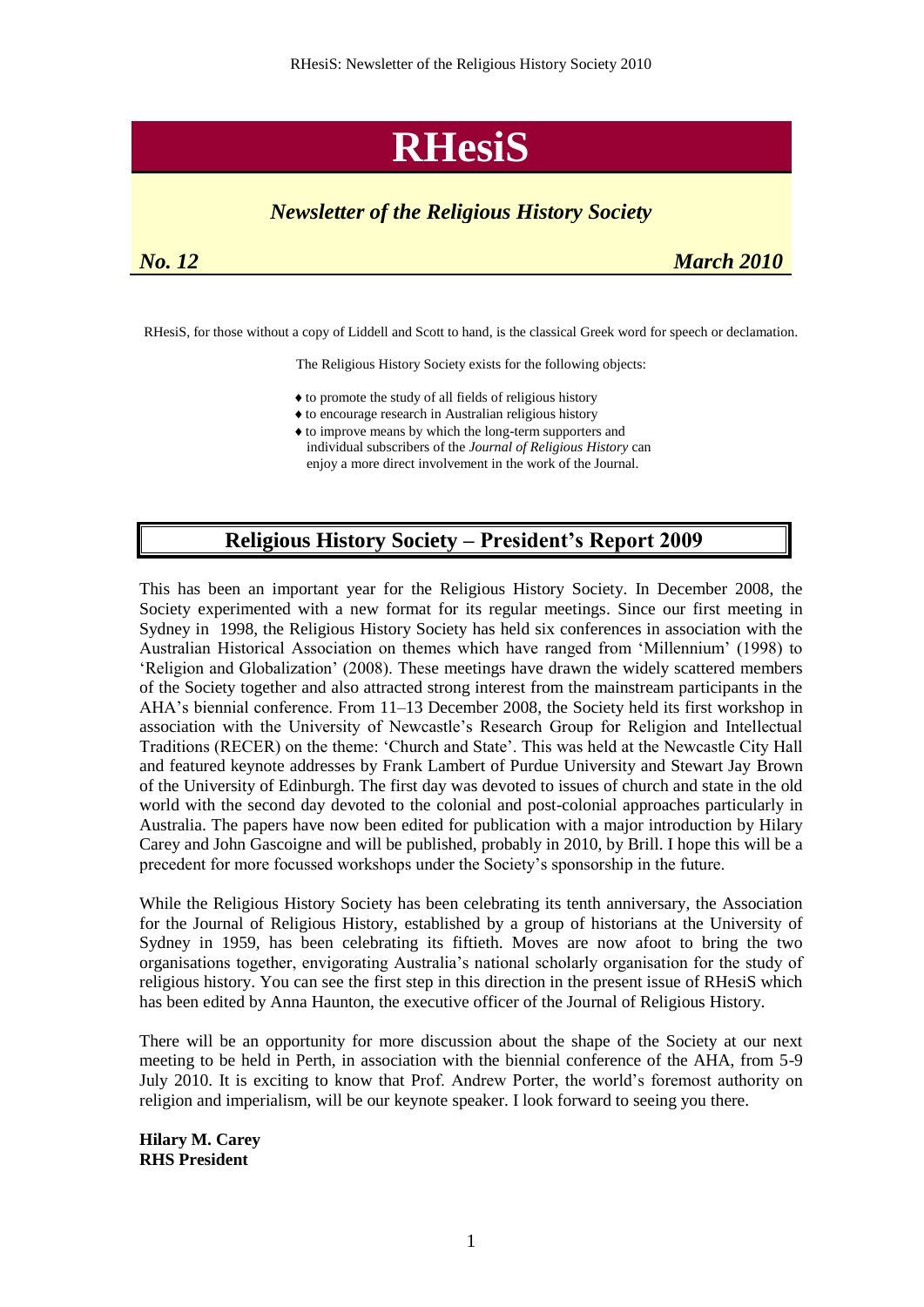# **Colonial Religion**

#### **Religious History Society Meeting in Association with the AHA Biennial Conference, 5 – 9 July 2010.**

#### **The University of Western Australia, Perth Western Australia**

As has been its practice since its foundation in 1998 the Religious History Society will be sponsoring the visit of Professor Andrew Porter to deliver a plenary address for this stream within the biennial Australian Historical Association Conference. The conference will provide the occasion for a general meeting of the Society and discussion of its future direction. Please contact Associate Professor Rowan Strong, [R.Strong@murdoch.edu.au](mailto:R.Strong@murdoch.edu.au) for further information.

The Society welcomes submissions on all aspects of religious history. Papers on colonial religion — which will be the subject of the keynote address — are particularly welcome. The issues which it is hoped to address in relation to colonial religion include: the nature, shape, and concerns of settler religion; contrasts, continuities, and changes between metropolitan and settler religion; indigenous religious encounters; denominational colonial missions; the churches' relations with colonial and/or metropolitan governments; churches as agents or critics of empire; theologies of mission, settlement, empire; and gender and colonial religion.

A special issue of the *Journal of Religious History* is planned around the conference theme of Colonial Encounters, which will include the keynote paper from [Professor Andrew Porter,](http://www.ahareviewinghistory.com/keynote.html) and others after being accepted by the usual refereed process.

Submissions for the 2010 biennial meeting of the Religious History Society in association with the 2010 AHA should be lodged directly with the AHA conference organisers.

Please visit the AHA website to respond to the Call For Papers: http://www.ahareviewinghistory.com/papers.html

Submissions close 31 March 2010.

The format of papers will be: 20 minute presentation plus 10 minutes for questions. All presenters are required to be members of the AHA.

#### **Religious History Society plenary speaker, Professor Andrew Porter**

Professor Porter held the Rhodes Chair of Imperial History in the University of London from 1993 to 2008. From 1979 to 1990, he edited the *Journal of Imperial and Commonwealth History*. He has published widely and is frequently invited to speak abroad. Professor Porter's main interests lie in the history of Britain's empire since the late eighteenth century, in its growth, its decline, and in the consequences which these developments have had both for the British themselves and for other peoples around the world. His most recent publication *Religion versus Empire? British Protestant missionaries and overseas expansion 1700-1914* (Manchester University Press, 2004) was awarded the Biennial Reese Memorial Prize in 2006 for a wide ranging scholarly work in the field of Imperial and Commonwealth history. Professor Porter has also explored imperial themes for wider audiences, editing and contributing chapters to *The Oxford History of the British Empire, Vol. III: The Nineteenth Century* (Oxford University Press, 1999), and the *Cambridge History of Christianity*, vol. 8: c.1815-1914 (Cambridge University Press, 2006) among others.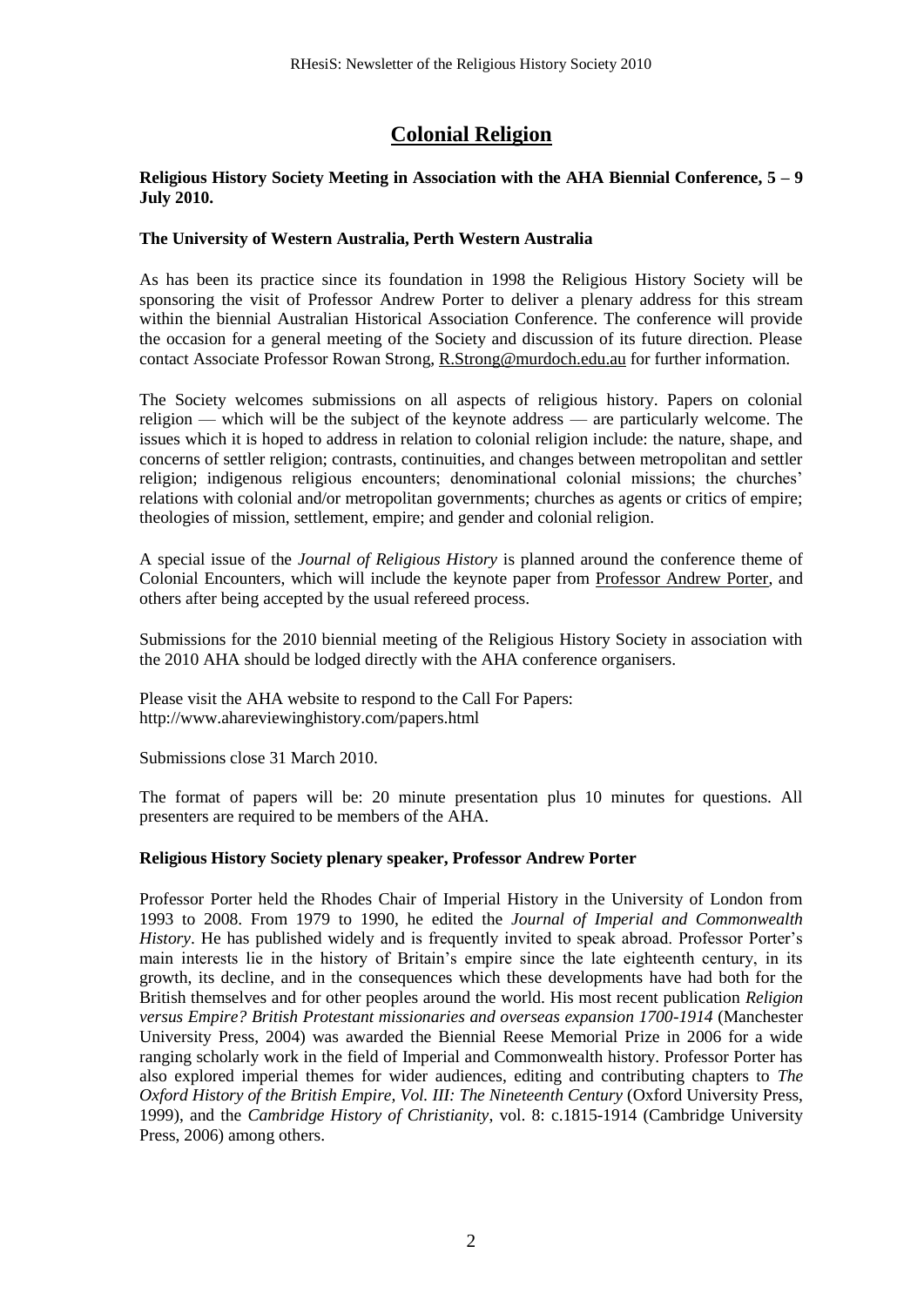# **Journal of Religious History Editor's Report**

2009 was a successful year for the Journal of Religious History. Carole Cusack and Christopher Hartney completed their second year as editors and Julie Smith as review editor, on July  $1<sup>st</sup>$ . Anna Haunton continued in the role of editorial assistant. In February Professor John Gascoigne hosted an event to celebrate the Journal's  $50<sup>th</sup>$  Anniversary, bringing together past editors, members of the Association for the Journal of Religious History and current team.

The Journal attracted many submissions throughout the year and the first ever special issue on a religion other than Christianity appeared (Vol.33, Issue 2, edited by Judith Snodgrass on Buddhism). The relationship between JRH and Wiley-Blackwell continues to be strong; the production team moved to Singapore and our new production editor is Kym Ng. We thank our previous production editors Elizabeth Watkin and Elizza Wilson (at Wiley-Blackwell Melbourne office) and the supporting team of Rose Williams and Nick Melchoir for all their hard work.

# **Correspondents' Reports**

# **NEW ZEALAND**

Historians of religion have been increasingly active in New Zealand. The Religious History Newsletter, now in its  $22<sup>nd</sup>$  number and available online at:

<http://researchspace.auckland.ac.nz/handle/2292/1961>shows the extent of work underway. Te Ara online Encyclopaedia has commissioned a wide range of articles about religion in NZ for its online encyclopaedia, and a wonderful new resource, Papers Past, a service of the national Library, like Matapihi, an index of photographic resources, is putting a huge range of resources at the hands of historians.

The religious History Association of Aotearoa New Zealand met just before the main historical Association's conference in Palmerston north in November and heard nine papers, while there were several streams devoted to religious history at the NZHA. A conference on the history of the Maori church (focusing especially on Presbyterian work) took place at the University of Otago earlier in November. The New Oxford History of New Zealand has a revisionist chapter on religion by John Stenhouse which marks a rehabilitation of religion's place in general history. The retirement of Allan Davidson from St John's College and Auckland University's School of Theology is a milestone. Dr Nicholas Thompson has replaced him at the School of Theology.

### **New Zealand Mission and Maori Church:**

There has been notable work on the transcription of Marist letters in an ongoing project linked with Charles Girard. Peter Oettli's work on Riemenschneider has been issued, and Diane Strevens' fine work MacKillop Women. Jessie Munro has issued an edition of Suzanne Aubert's letters. A highly critical study of Samuel Marsden was issued

#### **Denominational Studies:**

A new history of the Anglican Diocese of Waiapu has been issued, and a history of the diocese of Auckland and another of the Diocese of Nelson are in progress. The Auckland history, edited by Allan K. Davidson, promises to break much new ground. Nicholas Reid's life of Cardinal Delargey was a particularly thorough history, and Carmel Walsh, Diana Strevens and Wayne Facer's account of the early years of Auckland Unitarians. Research material on Baptist, Presbyterian and Anglican biographies is now widely available online. Noel Cox has written a book on the constitution of the Anglican Church. Nineteenth Century NZ Church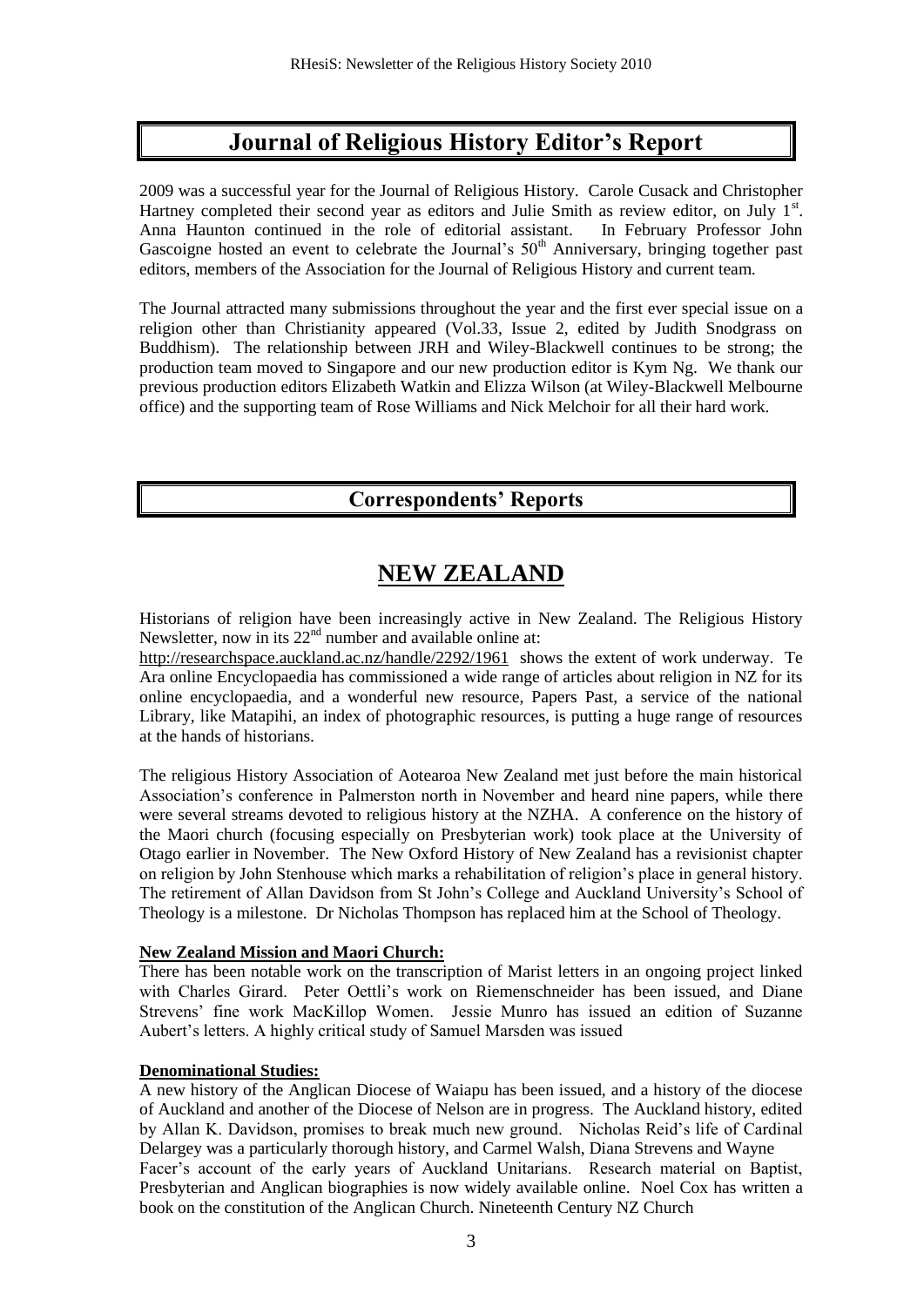#### **Twentieth Century NZ Church:**

A thesis by **Stuart Lange** on evangelicalism has broken new ground on this subject. Toby Powell's thesis on Conservative Christianity in NZ 1970-2006 from the University of Auckland was also acclaimed, and an article has appeared in the NZJH. Phil Cooper's

#### **Other Religions:**

**Hugh Kemp's** thesis on Buddhism (Victoria University of Wellington)

#### **Correspondent: Peter Lineham, Massey University Auckland Campus**

# **VICTORIA**

As I compile this list, Melbourne is *making* religious history not simply researching or writing it. The *Parliament of the World's Religions* convened from 3 December – 9 December 2009. Several thousand delegates have arrived to participate in discussions about global issues and to find specifically faith-based approaches to solving them. Many of those included in this summary of the work of Victorian scholars for 2009 have been involved with the *Parliament* preparations, and will be presenting during the conference.

#### **Current Projects (including Grants)**

#### **Dr Joanna Cruickshank et al**

2009 saw the formation of the 'Deakin Religions and Belief Systems Network,' connecting scholars from disciplines across the university who study religion. Coordinated by Joanna Cruickshank, the Network is linked with the Alfred Deakin Research Institute and will promote conversation and cooperation for scholarly projects, conferences and publications. Papers from a successful day conference on Missions and Modernity in 2008, organised by the Missions History cluster in the School of History, Heritage and Society at Deakin University will form the basis of a special edition of *Itinerario*, to be published in 2011.

**Prof. Patricia Grimshaw, Dr Andrew May, Monash University, and Dr Joanna Cruickshank, Melbourne University (now Deakin University)**

ARC Grant: 2007-2009: Faith, Gender and Cultural Exchange: Australian Missions in Comparative Perspective, 1820-1940.

#### **Dr Catherine Kovesi, Melbourne University** is working on the second edition of her

monograph, Pitch Your Tents on Distant Shores: A History of the Sisters of the Good Shepherd in Australia, New Zealand and Tahiti (2006), due for publication in May 2010.

#### **Dr Katharine (Kate) McGregor, University of Melbourne**

ARC Discovery Grant 2007-2009: Islam and the Politics of Memory in Post-Authoritarian Indonesia.

#### **Dr Mark R. Lindsay et al**

The Theological Colleges conducted a series of conferences and seminars throughout 2009 including "After Darwin" (21-23 July) Keynote speaker: Dr Christopher Southgate (Exeter University); "Calvin's Legacy" (21 August) Keynote speaker Prof. Elsie McKee; "Interfaces: Baptists and Others (15-18 July 2009) ; "Contemplation in a world of action – the Franciscan way" seminar (14 May 2009).

**Ass. Prof. Andrew May** is completing a history of Welsh missionaries and British imperialism in north-east India in the mid 19th century (Manchester University Press, forthcoming)

#### **Prof. Constant Mews, Prof. M Ariff, Professor M Skully, Dr AR Ghouse, Dr D Bakar and Prof. A Saeed, Monash University**

ARC Linkage Grants 2003-2009: Religion, Finance and Ethics: Islamic and conventional perspectives on shared principles, practices, and financial institutions and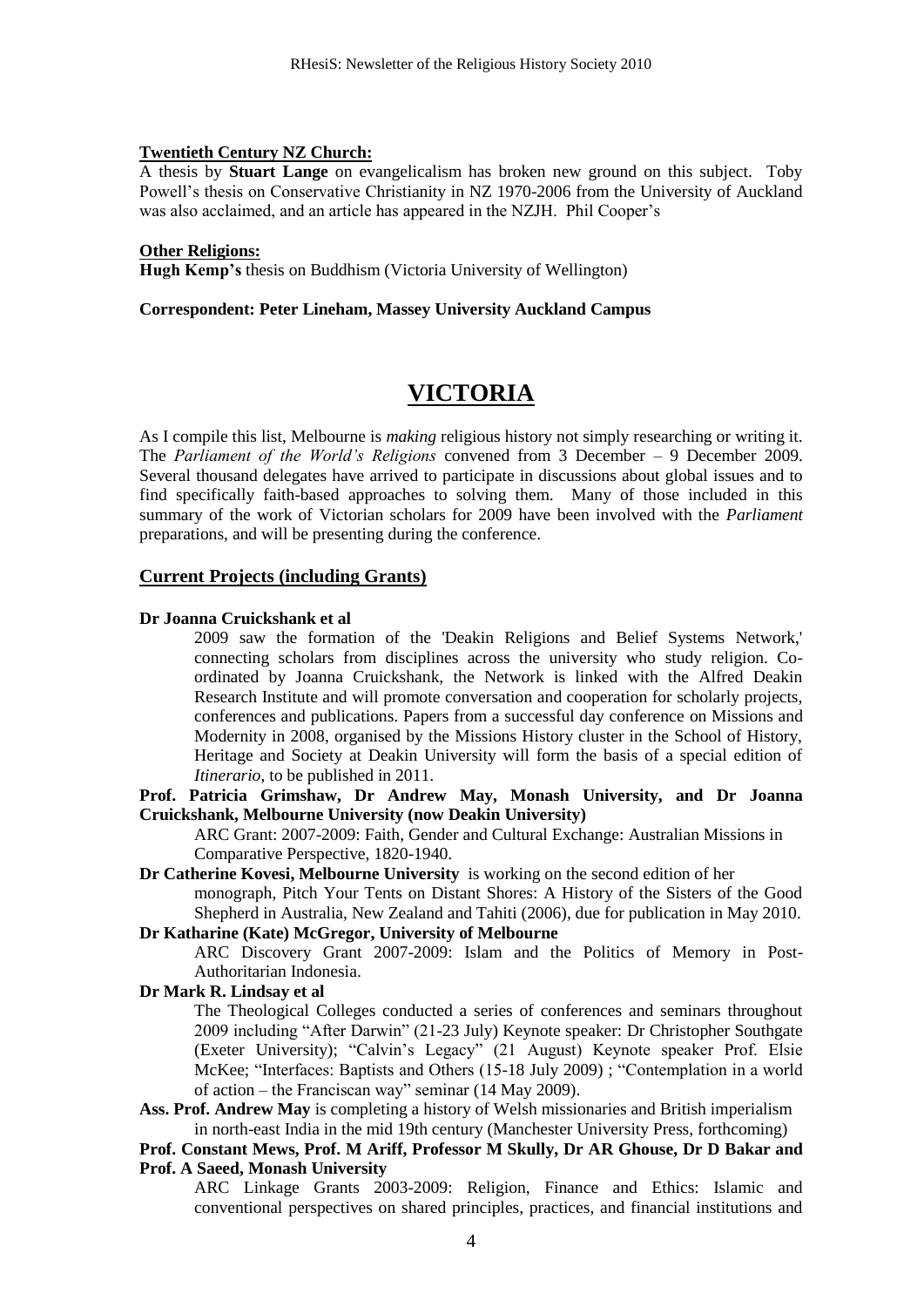instruments. By linking together specialists in finance, banking and religious history, with the Muslim Community Cooperative (Australia), this project explores communication and mutual benefit between international Islamic finance and conventional Western finance.

#### **Prof. John Murphy**, **University of Melbourne**

ARC Linkage grant (2006-2009): The face of the poor: a history of poverty through the eyes of the St Vincent de Paul Society. This PhD project is conducting research in a unique collection of minute books of parish level groups of the St Vincent de Paul Society in Victoria over the 20th century

**Prof. Charles Zika, Prof. S. Broomhall & Dr J. Spinks, University of Melbourne.** ARC Discovery Grant, 2009-12: "Reading the Signs: disaster, apocalypse and demonology in European print culture, 1450-1700."

#### **Prof. Charles Zika, University of Melbourne**

ARC Discovery Grant, 2006-2009: 'The Living Dead: witchcraft and apparition in European culture (3rd to 18th century)."

#### **Dr Megan Cassidy-Welch, University of Melbourne**

ARC Grant 2008-2010: "Crusade, displacement and the aftermath of war in medieval France."

#### **Nathan Wolski, Monash University**

Dr Wolski held an international conference on the Zohar, with the top Zohar-scholars in the world, in July 2009 at Prato, Italy. The Zohar is the most important work of the Kabbalah, dating from the 13th century.

**Salih Yucel, Monash University** is nearing completion of a biography of Ibrahim Dellal (tentative title of the book, "The Struggle of Ibrahim") to be published in July 2010 by Tughra Books in New Jersey, USA. This is part of his project to document memories of post -WWII Muslim immigrants in Australia.

#### **Publications, Books**

**Bailey, G**. *Ganesapurana Part II: Kridakhanda* (Harrassowitz Verlag: Wiesbaden, 2008).

- **Cassidy-Welch, Megan and Peter Sherlock,** eds., *Practices of Gender in Late-Medieval and Early Modern Europe* (Turnhout: Brepols, 2008).
- **Cruickshank, Joanna**, *Pain, Passion and Faith: Revisiting the Place of Charles Wesley* in E*arly Methodism Pietist and Wesleyan Studies Series* (Lanham, MD: Scarecrow Press, 2009).
- **Fagenblat, Michael**, *A Covenant of Creatures: Levinas's Philosophy of Judaism* (Stanford: Stanford University Press, forthcoming 2010) [in press]. and K. Green (eds), *Medieval Virtue Ethics and the Creation of the Feminine Subject 1300-1550* (Berlin: Springer Verlag) [forthcoming].
- **Zika C.,** *The Appearance of Witchcraft: Print and Visual Culture in Sixteenth-Century Europe*, (London: Routledge, 2009). Paperback edition of 2007 publication.

#### **Journal Articles/Sections of books/Proceedings**

- **Bailey, G.,** (2008) 'Parvati as creator of *maya* or victim of *maya*: the role of Ganesa's mother in the *Ganesapurana*', in Jayant Bhalchandra Bapat and Ian Mabbett (eds) *The Iconic Female: Goddesses of India, Nepal and Tibet*, Monash University Press, Clayton, pp.43- 63.
- **Cassidy-Welch, Megan**, 'Prison, power and sacrament: images of St Barbara in late medieval art', *Journal of Medieval History* (2009): 1-14.
	- ―The Crusades: experience, memory and history‖, *Agora* 43: 3 (2008): 19-22.
	- $\Box$  "Creating and reflecting gender in late-medieval and early modern Europe" (with Peter Sherlock), in *Practices of Gender in Late Medieval and Early Modern Europe*  (Turnhout: Brepols, 2008): 319-28.
	- □ "Grief and memory from Agincourt to the Treaty of Troyes, 1415-1420", in Andrew Villalon and Donald Kagay, eds., *The Hundred Years War II: Different Vistas* (Leiden: Brill, 2008): 133-50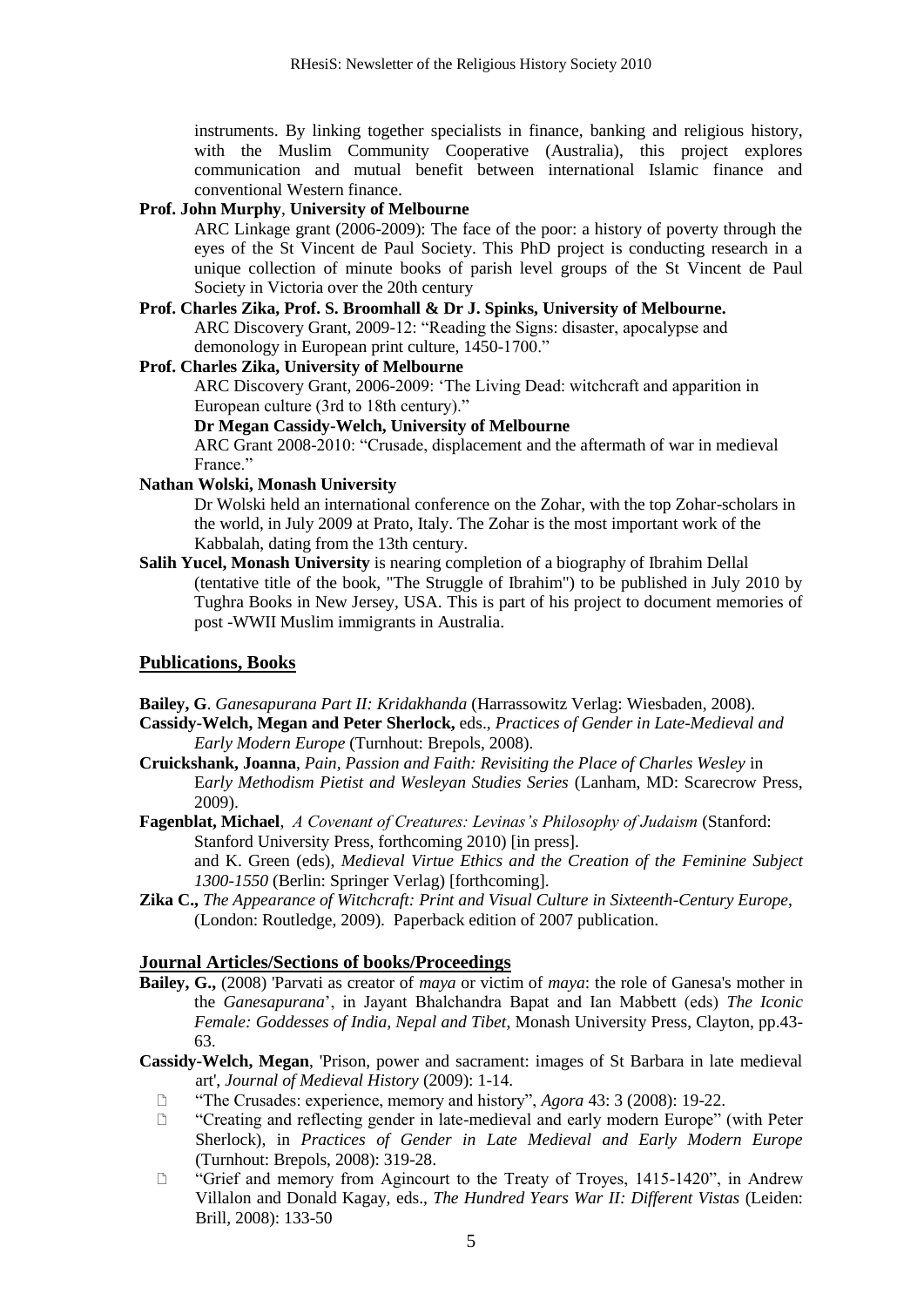- **Cruickshank, Joanna**, "Friend of my Soul": Constructing Spiritual Friendship in the Autobiography of Mary Fletcher', *Journal of Eighteenth-Century Studies* 32, 3 (2009): 373-387.
	- □ "A most lowering thing for a lady": Aspiring to Respectable Whiteness on Ramahyuck Mission' in *Creating White Australia* ed. Claire McLisky and Jane Carey (Sydney: Sydney University Press, 2009): 80-96.
- **Fagenblat, Michael**, "Love your neighbour' in Jewish and Christian ethics", in *Jewish Annotated New Testament*, eds. Amy-Jill Levine and Marc Brettler (New York: Oxford University Press) [in press].
- Howard, Peter, "Bound by Words: Creating belief and community in Renaissance Florence", in Adriano Prosperi and Nichoals Terpstra (eds.), *Brotherhood and Boundaries: Lay Religion and Europe's Expansion in the Renaissance and Early Modern Period* (Turnhout: Brepols. forthcoming).
	- ―Painters and the Visual Art of Preaching: The Exemplum of the Fifteenth-Century Frescoes in the Sistine Chapel", *I Tatti Studies*, vol. 13. [p.tba].
	- □ "Preaching to the Mobs: Space, Ideas and Persuasion in Renaissance Florence:", in Nancy Van Deusen and Lenny Koff (eds.), *Mobs* (Leiden: Brill) [forthcoming].
	- ‗"You cannot sell liberty for all the gold there is': Promoting good governance in early Renaissance Florence'," *Renaissance Studies*, (Early view, 14 October 2009): 1-26.
- **Landau, Melanie**, "Recovering Woman as Religious Subject: Reflections on Jewish Women and Hair-covering", *Australian Journal of Jewish Studies* (XXII, 2008): 52-74.
	- ‗The Passionate Torah: Sex and Judaism', in *Good Sex: A feminist Jewish perspective,*  (New York: NYU Press, July 2009): 93-104.
- **Langfield, M. and Maclean, P.**, "Multiple framing: survivor and non-survivor interviewers'"in *Holocaust video testimony, Memories of mass repression* (New Brunswick, N.J): Transaction Publishers, 2009): 199-218.
- **Mews, Constant**, "Communautes de savoirs. Ecoles et colleges a Paris au XIIIe siecle", *Revue de Synthese*, 2008.
	- ―Guy of Saint-Denis and the Compilation of Texts about Music in London, British Library, Harl. MS. 281‖, *Electronic British Library Journal*, 2008.
	- ―Discussing Love: The Epistolae duorum amantium and Abelard's Sic et Non‖, *Journal of Medieval Latin* 19 (2009): [forthcoming].
	- ―Singing the Song of Songs at the Paraclete: Abelard, Heloise, and Gregory the Great on Mary Magdalen as Lover and Bride‖, forthcoming in *Cîteaux*, 59 (2008): 299-313.
	- **and Micha Perry, 'Peter Abelard, Heloise, and Jewish Biblical Exegesis in the Twelfth** Century', *Journal of Ecclesiastical History* 61 (2010): [forthcoming].
	- ‗Robert d'Arbrissel, Roscelin et Abélard' forthcoming in *Revue Mabillon* N.S. 20/81, (2009): [forthcoming].
	- ―Liturgists and Dance in the Twelfth Century: The Witness of John Beleth and Sicard of Cremona‖ *Church History* 78.3 (2009): 512-548.
	- <sup>2</sup> 'Remembering St. Thomas in the Fourteenth Century: Between Theory and Practice', *Prezeglad Tomistyczny* 15 (2009): 77-91.
	- □ "Re-structuring the Golden Legend in the Early Fourteenth Century: The Sanctilogium of Guy of Châtres, abbot of Saint-Denis", *Revue bénédictine* 120, (2010): [forthcoming]
	- ―William of Champeaux, Abelard, and Hugh of Saint-Victor: Platonism, Theology, and Scripture in Early Twelfth-Century France", in *Bibel und Exegese in Sankt Viktor zu Paris. Form und Funktion eines Grundtextes in europäischen Kontext*, ed. Rainer Berndt, *Corpus*
- *Victorinum. Instrumenta 3*, (Münster: Aschendorff 2009:118-152. ---- "Women Readers in the Age of Heloise", in Die lesende Frau, ed. Gabriela Signori (Wiesbaden: Harrassowitz Verlag in Kommission, 2009. Wolfenbütteler Forschungen Bd. 120): 81-111.
- **Prosic, Tamara**, "The 'Threshing Floor' as Sacred Space in the Hebrew Bible: A Spatial and Anthropological Perspective" in *Constructions of Space III: Biblical Spatiality and the Sacred*, ed's Cor de Vos, Karen Wenell, Jorunn Okland, T & T Clark International, Series: *The Library of Hebrew Bible/Old Testament Studies* [Forthcoming].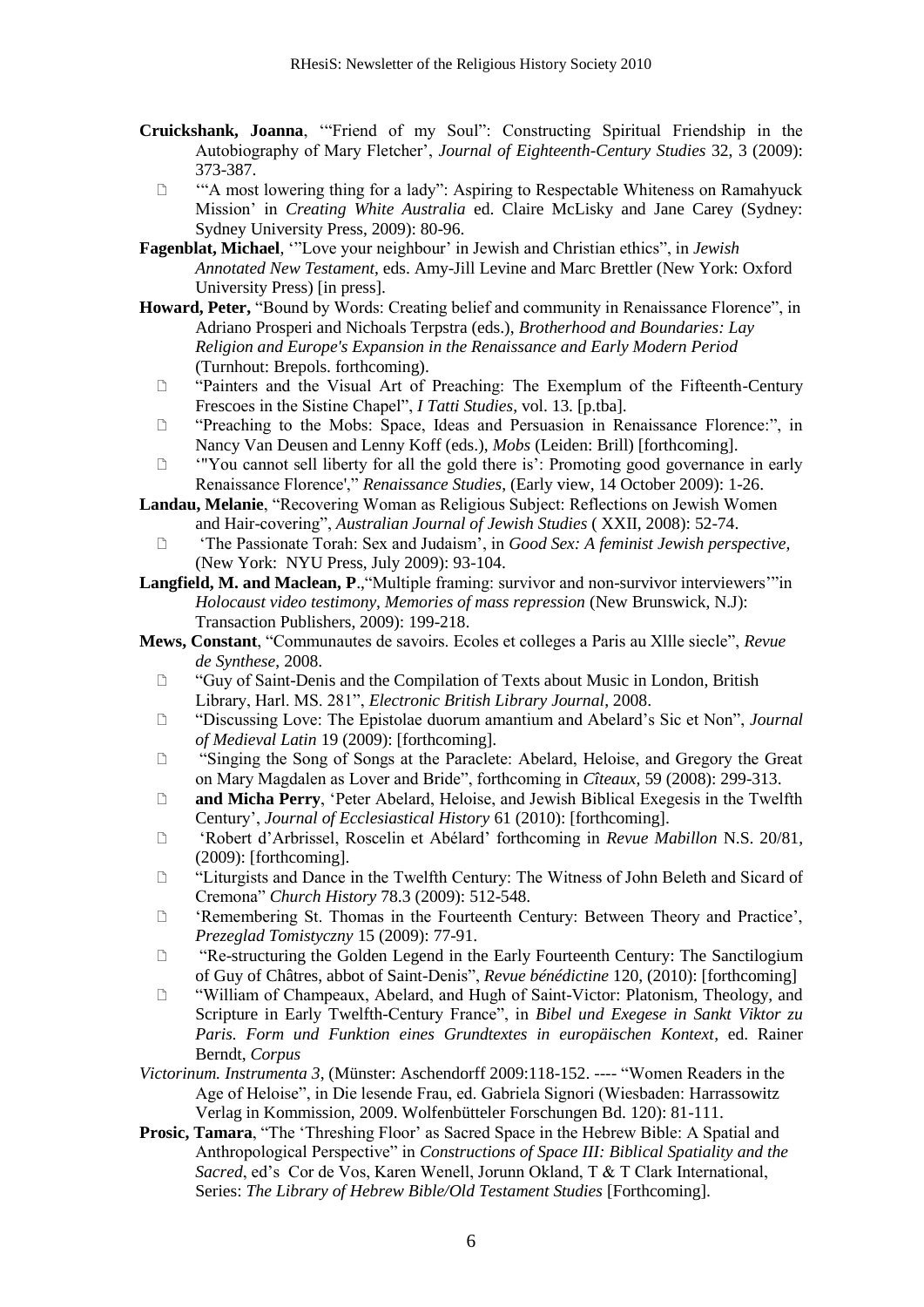- $\Box$  "Schizoid Coitus: Christ and the Feminine", in Roland Boer & Jorunn Okland (eds.) Marxist Feminist Criticism of the Bible, (Sheffield Phoenix Press, 2008).
- **Rocke, Stephanie**,"Crusading to Pluralism; 'L'homme armé' and The Armed Man: A Mass for Peace (1999)." *Context Journal of Music Research,* vol. 33 (2008): 67-79.
- Zika, Charles, "Images in Service of the Word: The Witch of Endor in the Bibles of Early Modern Europe‖ (*Anzeiger des Germanischen Nationalmuseums* (2009): 149-63.
	- ―Medieval Magicians as People of the Book‖, in Imagination, Books and Community *in Medieval Europe,* ed. G. Kratzman (Melbourne: Macmillan Art Publishing, in association with the State Library of Victoria) [forthcoming].

#### **Encyclopaedia Entries**

- Bailey, G. "Brahma", in D. Cush, C. Robinson and M. York (eds) *Encyclopedia of Hinduism*, (Routledge, London, 2008): 112.
	- ―Poetry‖, in D. Cush, C. Robinson and M. York (eds) *Encyclopedia of Hinduism*, (Routledge, London, 2008): 600-601.
	- ―Ganapatyas‖, in D. Cush, C. Robinson and M. York (eds) *Encyclopedia of Hinduism*, (Routledge, London, 2008):252-253.
	- ―Puranas‖, in D. Cush, C. Robinson and M. York (eds) *Encyclopedia of Hinduism*, (Routledge, London, 2008): 634-642.
	- ―Prajapati‖, in D. Cush, C. Robinson and M. York (eds) *Encyclopedia of Hinduism*, (Routledge, London, 2008): 623.
	- □ "Trimurti", in D. Cush, C. Robinson and M. York (eds) *Encyclopedia of Hinduism*, (Routledge, London, 2008): 915-916.

#### **Supervision of Completed Higher Research Degrees**

#### **Peter Howard:**

- Peter Price, "Intellectual Orthodoxy and Political Stability: English Liberal Catholicism and the Politics of Papal Infallibility, 1848-1878" (PhD).
- Frankie Nowicki, "Ritual, Music, and the Council of Florence: A Cultural Encounter between East and West." (PhD, joint supervisor).

#### **Constant Mews:**

Kiri Bear, "Seasonal Celebrations in the Melbourne Bioregion." (MA 2008)

#### **Charles Zika:**

- Liam Connell, ‗Ten Thousand Lying Stories: Witchcraft and Folk Magic in Seventeenth-Century New England. (PhD 2009)
- Leigh Penman: "Unanticipated Millenniums: The Chiliastic Underground and the Lutheran Experience of Millenarian Thought, 1600-1630." (PbD, 2009)

#### **Melbourne College of Divinity:**

- Catherine Connelly, ‗Brigid: Bridge Between Worlds. A Feminist Examination of the Significance of Brigid as Irish Saint and Goddess in Contemporary Australian Women's Spirituality." (MA)
- Elizabeth Murray, "The Implementation and Impact of the Reformation in Shropshire, 1545- $1575." (MA)$
- David Enticott: "Finding his Voice: The Sermons of F.W. Boreham (1886-1916)." (MTheol)
- Peter Hansen, "The Virgin Heads South: Northern Catholic Refugees in South Vietnam, 1854- $64$ "(PhD)
- Carmel Posa: :The Theology and Spirituality of the Body in the Writings of Heloise of the Paraclete." (PhD)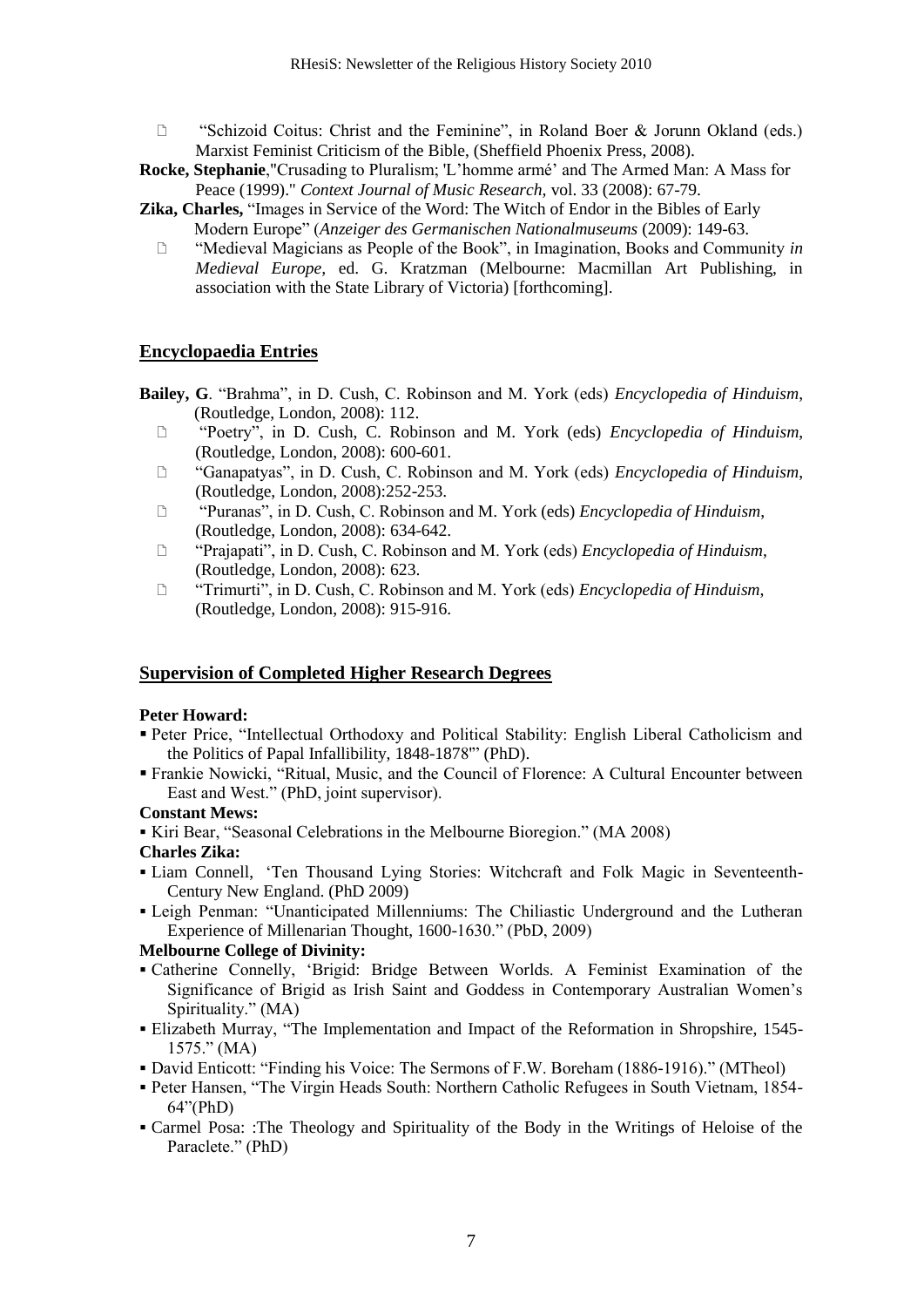#### **Higher Research Degrees in Progress**

- Sue Angelatos: "Piety and propaganda at the venerable English College, Rome." (PhD Melbourne)
- Miriam Benedikt [Michael Fagenblat: "Anti-Christian polemic in Midrash Psalms." (PhD Monash)
- Peter Carolane: "Biography of the Reverend John Bulmer, Missionary at Lake Tyers." (PhD Melbourne)
- Matthew Champion [Charles Zika, Megan Cassidy Welch (Assoc.)]: "Nicolas Jaquier and the Flagellum Haereticorum Fascinariorum: Burgundian Witchcraft Theory and Culture." (MA – Melbourne, submitted November 2009)
- Kirstie Close: "The influence of the Methodist Church on Fijian Independence." (PhD Deakin)
- Julie Davies [Charles Zika, Megan Cassidy Welch (Assoc.)]: "Science in an Enchanted World: the impact of scientific development on understandings of magic and the occult in seventeenth-century Europe." (PhD Melbourne)
- Fiona Davis: "A Social History of the Maloga Mission and the Cummeragunia Community" (PhD Melbourne)
- Julianna Grigg [Megan Cassidy-Welch]: "Transition, development and nationhood in early 8th century Pictland." (PhD Melbourne)
- Keith Hallett: "The Reverend George Brown as Pacific Methodist Mission Administrator" (PhD Melbourne)
- Laura Juliff [Megan Cassidy-Welch, Assoc.]: "Byzantine responses to the Bogomil heresy." (MA Melbourne)
- Jasmine Norrie [Megan Cassidy-Welch]: "Prostitution in late-medieval England." (PhD Melbourne)
- Karolina Kurzak: ―The face of the poor: a history of poverty through the eyes of the St Vincent de Paul Society.‖ (PhD Melbourne) Funded by an ARC Linkage grant (2006-9) held by Ass. Prof John Murphy.
- Janine Luttick [Michael Fagenblat]: "Anti-Judaism in progressive NT exegesis of Jewish purity laws" (MA Monash)
- Sarah Martin: "David McCaughey, The Australian Years 1953-2005: A Biography." (PhD Melbourne)
- Christine Macleod: "Eusebius of Caesarea and the Church History: A Secular Study" (MA)
- Helen Merritt [Megan Cassidy-Welch]: "Popish Plot informers and the experience of authority in early modern England" (PhD Melbourne)
- Marita Munro: "A struggle for identity and direction: Victorian Baptists, 1960-2000." (PhD Melbourne)
- Celia Scott: "Sanctity and gender in early Irish hagiography." (PhD Melbourne)
- Kathryn Smithies [Megan Cassidy-Welch]: "The social and historical context of the 12th-13thcentury French fabliaux." (PhD Melbourne)
- **Stephanie Rocke [Constant Mews, Peter Howard, Thomas Reiner]: "A Mass for a secular age?** *The Armed Man: A Mass for Peace (2000).*" (MA Monash)
- Celia Scott [Megan Cassidy-Welch, Assoc.]: "Sanctity and gender in early Irish hagiography." (Melbourne)
- Justin Wejak: ―Catholicism and Communisim in Indonesia in The 1960s: An analysis of the position of the Catholic Church on the coup attempt of 1 October 1965 and the ensuing mass political violence during 1965-1966." (PhD Melbourne)
- Damien Williams: "A history of the National Council of Priests in Australia" (PhD Melbourne) Scholarship part-funded by the National Council of Priests.
- Alison Ware [Megan Cassidy-Welch]: "The wages of sin: a study of lay concepts of guilt in late-medieval England." (PhD Melbourne)

#### **Seminar & Conference papers / other activities (2009)**

Megan Cassidy-Welch: "Heresy and blood in the Historia Albigensis of Pierre les Vaux-de-Cernay'/'L'Heresie et le sang dans l'Historia Albigensis de Pierre des Vaux-de-Cernay, ‗Le Sang', International Medieval Society, University of the Sorbonne, Paris, 2008.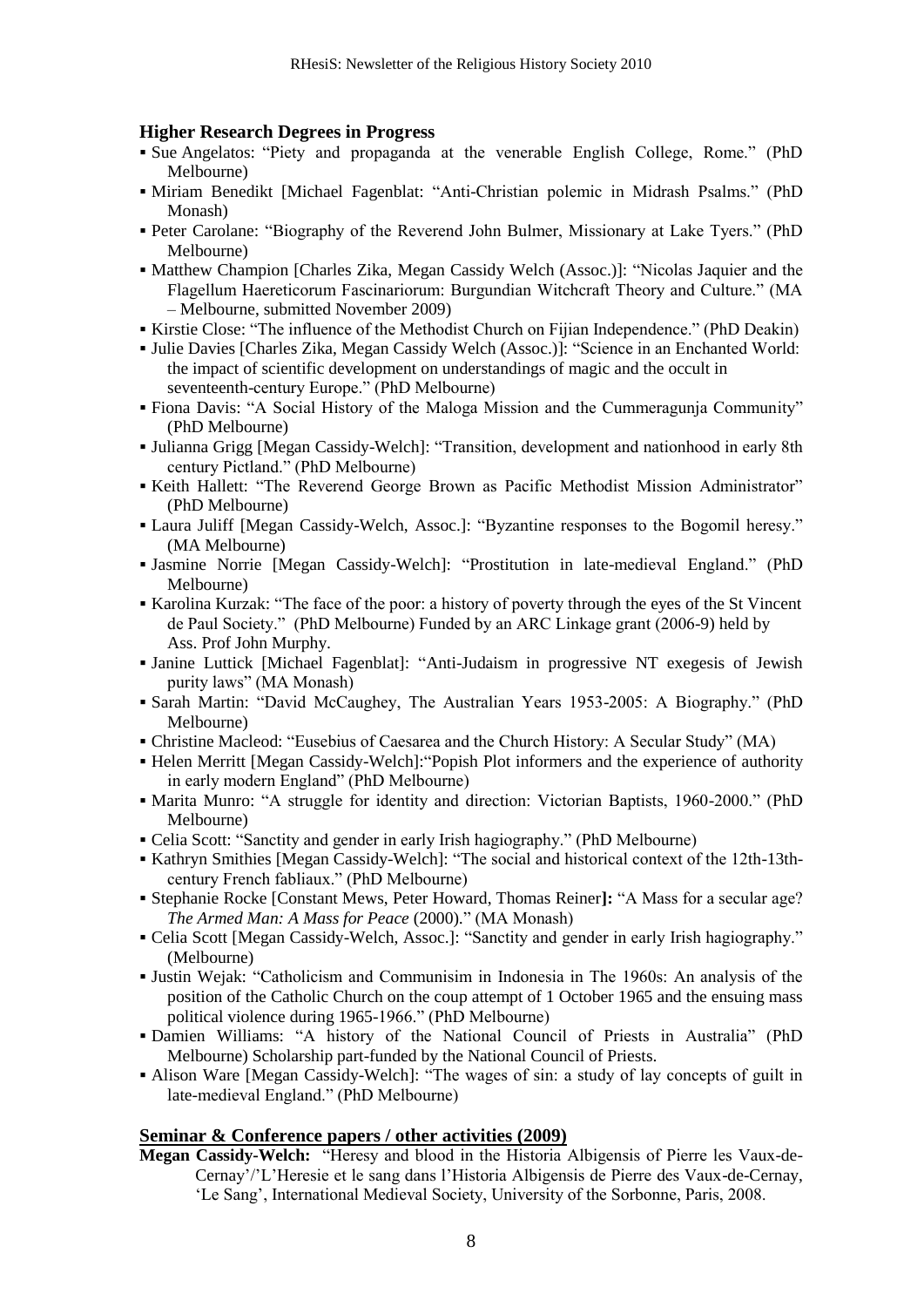- ―Displaced People: Space and Memory after the Albigensian Crusade‖, Space in Medieval France, International Medieval Society, Ecole Normale Superieure, Paris, 2009.
- $\Box$  "Intersections of Law and Theology in the Inquisitorial Registers of 13th-century Languedoc", Law and Theology symposium, Monash University, 2009.
- $\Box$  "Incarceration of the Body, Liberation of the Spirit: a hagiographical motif", Enfermements: Le Cloitre et la Prison, Colloque organisé par l'Université de Reims-Champagne, Troyes et Bar-sur-Aube, 2009.
- **Charles Zika:** "Conversion, Rituals of Rejection and Ceremonies of Witchcraft", International Postgraduate Summer School, Herzog August Library, Wolfenbuettel, August 2009.
	- □ The Witch of Endor in Early Modern Bibles", Early Modern Sodality, University of California Berkeley, April 2009.
	- $\Box$  "Early Modern European History and Religion since the 1970s", San Francisco Theological Seminary, San Anselmo, April 2009.
	- ―Old Testament Illustrations in Early Modern Bibles as Models for Christian Life: Case of King Saul‖, Renaissance Society of America Conference, Los Angeles, March 2009)
	- **Example 12 Conserved:** Negotiating Evil", Symposium in honour of Greg Dening, University of Melbourne, December 2008.
	- ―The Biblical Witch of Endor in Medieval Illustrated Manuscripts‖, ANZAMEMS Conference, University of Tasmania, December 2008; & Medieval Round Table, University of Melbourne, November 2009.
- **Salih Yucel:** "Institutionalising of Muslim-Christian Dialogue: Nostra Aetate and Fethullah Gülen's Vision, at From Dialogue to Collaboration: The Vision of Fethullah Gülen and Muslim-Christian Relations", Conference organized by Monash University, Australian Catholic University, and Australian Intercultural Society, 15-16 July, 2009

#### **Correspondent: Stephanie Rocke, Monash University**

# **QUEENSLAND**

#### **Publications for 2009, University of Queensland**

- **Philip Almond:** "John Mason and his Religion: An Enthusiastic Millenarian in late 17th Century England," in *The Seventeenth Centuiry* 24(2009), 156-76
	- ―Thomas Brightman and the Origins of Philo-semitism: An Elizabethan Theologian and the Restoration of the Jews of Israel" in *Reformation and Renaissance Review* 9(2007), pp.3-25
	- ―King James I and the Burning of Reginald Scot's *The Discoverie of Witchcraft*: The Invention of a Tradition, 'Notes and Oueries 56(2009), pp.209-213
	- □ "John Napier and the Mathematics of the 'middle future' Apocalyse", *Scottish Journal of Theology* 63(2009), pp.54-69

#### **Correspondent: Philip Almond, University of Queensland**

# **SOUTH AUSTRALIA**

### **Publications**

**Vicken Babkenian:** ‗A humanitarian journey: the Reverend James Cresswell and the Armenian Relief Fund', *Journal of the Historical Society of South Australia*, no. 37 (2009), pp.61- 75. [Cresswell was an Adelaide Congregational minister who played a leading role in the Armenian relief campaign in 1922-23.]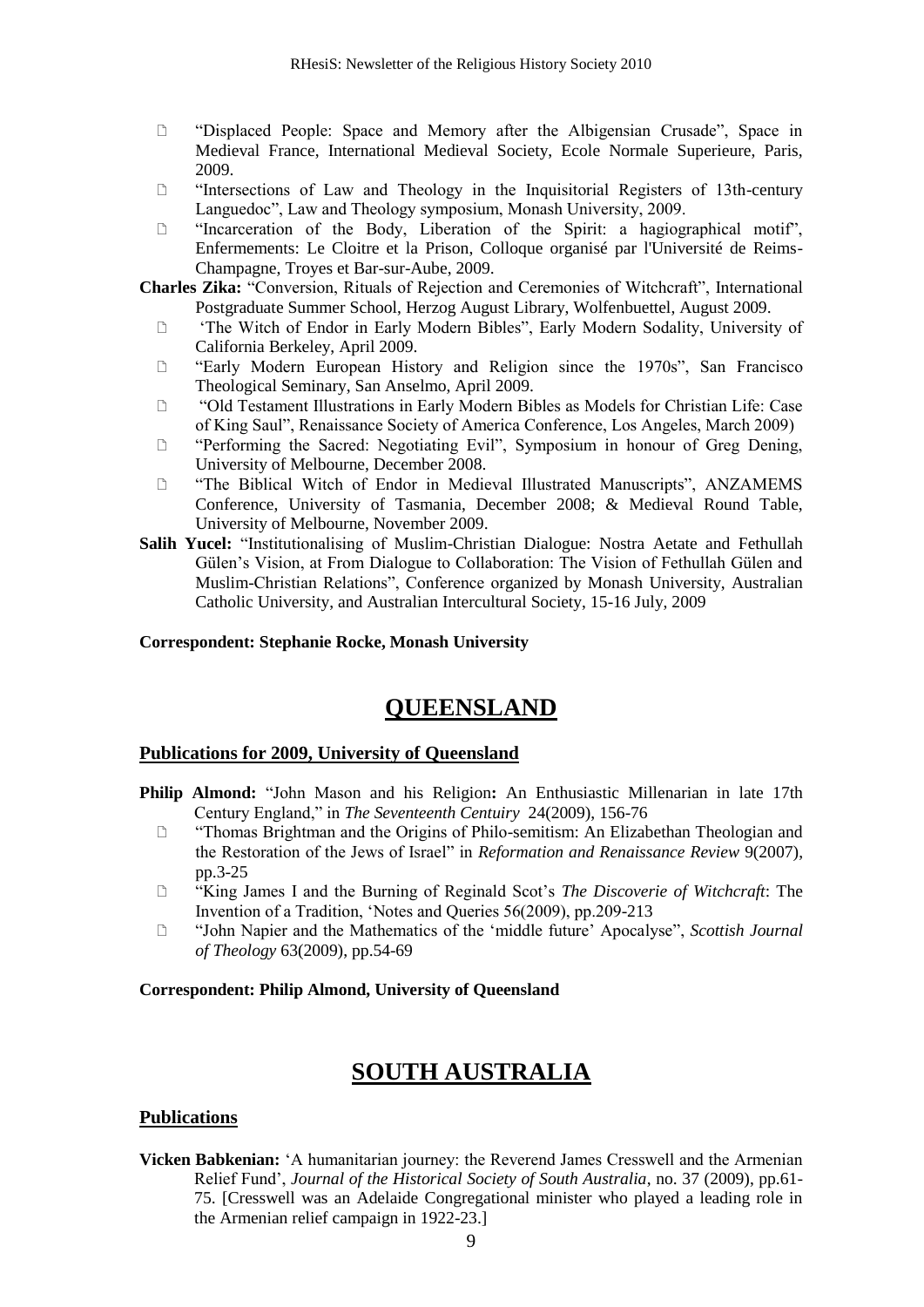- **Bruce Bott:** 'Octavius Hammond of Poonindie: medical practitioner and priest', *Journal of the Historical Society of South Australia*, no. 37 (2009), pp.22-40. [Hammond was superintendent of the Anglican Aboriginal mission at Poonindie near Port Lincoln, 1856-69.]
	- *Colonel Light Gardens Uniting Church History Book, 2008* (Daw Park, SA: Colonel Light Gardens Uniting Church, 2008).
	- *Colonel Light Gardens Uniting Church: Personal Profiles of the Congregation of the United Church at Goodwood Road* (Daw Park, SA: Colonel Light Gardens Uniting Church, 2008).
- **Bill Edwards:** ‗An epic of the ordinary: the Uniting Church and Aboriginal missions', *Uniting Church Studies*, vol. 15, no. 1 (June 2009), pp.33-50. [Includes a survey of Aboriginal mission work undertaken by the Moravian and Presbyterian churches.]
	- ‗Missiology and Australian Aboriginal missions: a personal journey', *Australian Journal of Mission Studies*, vol. 3, no. 1 (June 2009), pp.4-12.
- **R. J. Hauser:** *The Patriarchs: A History of Australian Lutheran Schooling, 1839-1919* (North Adelaide: Lutheran Education Australia, 2009).
- **David Hilliard:** 'How Anglican lay people saved the church', *St Mark's Review*, no. 207 (2009), pp.49-62.
- **Josephine Laffin:** 'What happened to the Last Judgement in the Early Church?', in Peter Clarke and Tony Claydon (eds), *The Church, the Afterlife and the Fate of the Soul* (*Studies in Church History*, vol. 45), (Woodbridge, Suffolk, Boydell & Brewer, 2009), pp.20-30.
- **Everard Leske:** *For Faith and Freedom: The Story of Lutherans and Lutheranism in Australia 1838-1996* (reprinted, Bowden, SA: Friends of Lutheran Archives, 2009).
- Christine J. Lockwood: "We are here to round up Nazis": the military raid on Immanuel College and Seminary in World War Two', *Journal of the Historical Society of South Australia*, no.36 (2008), pp. 75-90.
- **Walter W. Phillips:** *Francis William Cox, 1817-1904: Independent Champion of Religious Freedom and Equality* (Gordon Rowe Memorial Lecture, 2008), (Black Forest, SA: Historical Society of the Uniting Church in South Australia, 2009).
- **Robert Rice:** ‗Andrew Killian, fourth archbishop of Adelaide and the seventh occupant of the see: aspects of his theology and practice', *Australasian Catholic Record*, vol. 86, no. 1 (January 2009), pp.45-59.
- **David Salkeld;** *St Peter's Catholic Church, Normanville: from its foundation to the celebration of its sesquicentenary, 1858-2008* (Normanville, SA: St Peter's Catholic Church, 2008).
- **Trevor Schaefer:** *The Light on the Hill: Brougham Place Uniting Church, 1859-2009* (North Adelaide: Brougham Place Uniting Church, 2009). [This church, founded as Brougham Place Congregational Church, was for many years one of the principal churches in Adelaide. Many of its members and ministers have been prominent in the wider community, notably James Jefferis, minister in 1859-77, 1894-1901.]

#### **Other news**

**Dr Josephine Laffin**, lecturer in church history at the Catholic Theological College, spent 2009 on an outside studies program at Cambridge University, based at St Edmund's College. In April she gave a paper at the Menzies Centre for Australian Studies at King's College London on 'The perils of piety and politics: Archbishop Matthew Beovich, B.A. Santamaria and the Split in the Australian Labor Party'. In July she attended the Ecclesiastical History Society's summer conference at Durham on the theme of 'Saints and Sanctity' and presented a paper on Mary MacKillop, ‗A saint for all Australians'. This will appear in *Studies in Church History*, vol. 47.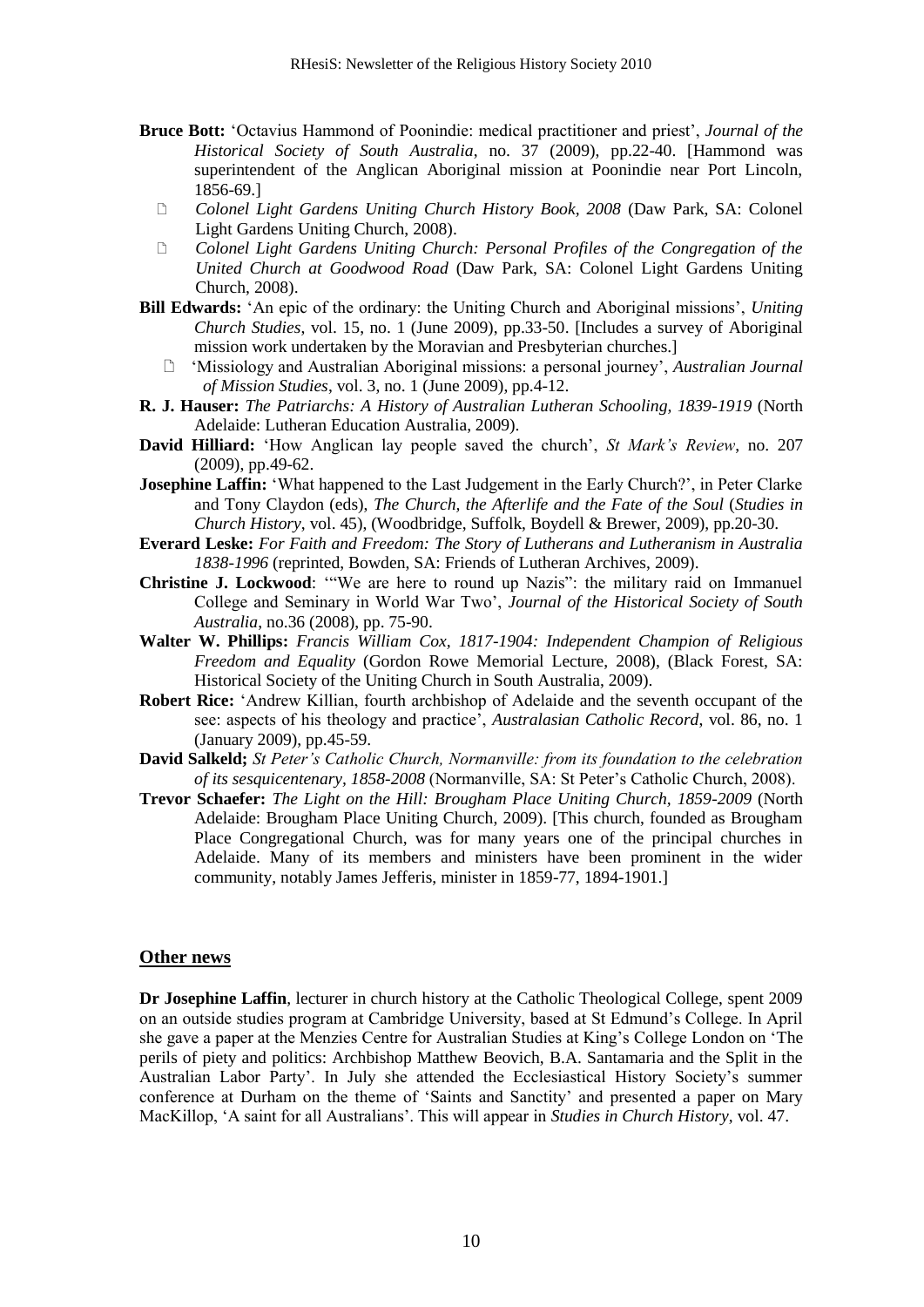# **History of Anglicanism in Australia**

### **Australian Anglican History Seminar, Canberra, 2009**

This was held in August 2009 at St Mark's National Theological Centre in Canberra. The seminar has been held annually since 1997 and has stimulated a large number of publications on different aspects of Australian Anglicanism, notably Bruce Kaye, Tom Frame, Colin Holden, Geoff Treloar (eds), *Anglicanism in Australia: A History* (Melbourne University Press, 2002).

### **Papers were given by:**

**John Beer**, on the contribution of the Rev. Dr P.A. Micklem [rector of St James', Sydney, 1917- 37] to Australian Anglicanism **Brian Fletcher**, on Australian Anglican hymnody **Tom Frame,** on the Moorhouse Lectures and Anglican intellectual engagement **Michael Gladwin,** on early Anglican clergy in Australia **Bruce Kaye,** on the influence of Bishop G.A Selwyn [Bishop of New Zealand, 1841-67] in Australia **Brian Roberts,** on the origins of the Bush Church Aid Society **Robert Withycombe,** on the Sydney evangelical clergyman and social reformer F. B. Boyce.

### **The next seminar will be held in Melbourne in 2010.**

### **Forthcoming conference**

#### **'From Augustine to Anglicanism: Anglicans in Australia and Beyond', Brisbane, 2010** This conference on the history of Anglicanism will be held at St Francis Theological College, Brisbane, from 12 to 14 February 2010.

In the 150th anniversary of Anglicanism in Queensland, the conference is for postgraduates and scholars exploring the historical and theological expressions of Anglicanism in Australia and abroad.

Major themes for papers will include art and architecture, gendered actions, liturgy and music, church and empire, the English Reformation, Queensland Anglicanism, Anglican expansion, missions in the Pacific, cultural frontiers, church politics and colonial education. Website: [www.anglicans-in-australia-and-beyond.org](http://www.anglicans-in-australia-and-beyond.org/)

There will be a report on this conference in the next issue of RHesiS.

### **Major publications**

### **The Brisbane Anglican Companion**

To mark its sesquicentenary in 2009, the Anglican diocese of Brisbane has published a volume which sets a new path in diocesan histories. Instead of a narrative history as initially proposed, it was decided to produce a substantial and illustrated collection of essays by many authors covering every aspect of Anglican church life over the last 150 years: bishops and archbishops, prominent clergy and lay people, parishes, church organisations and religious movements. This was published as: Jennifer Harrison (comp. and ed.), *The Brisbane Anglican Companion: A Dictionary of the Diocese of Brisbane, 1859-2009* (Brisbane: Corporation of the Synod of the Diocese of Brisbane, 2008). It is accompanied by a comprehensive index compiled by Barry Greaves. Obtainable from the Diocesan Registry, GPO Box 421, Brisbane, Q 4001.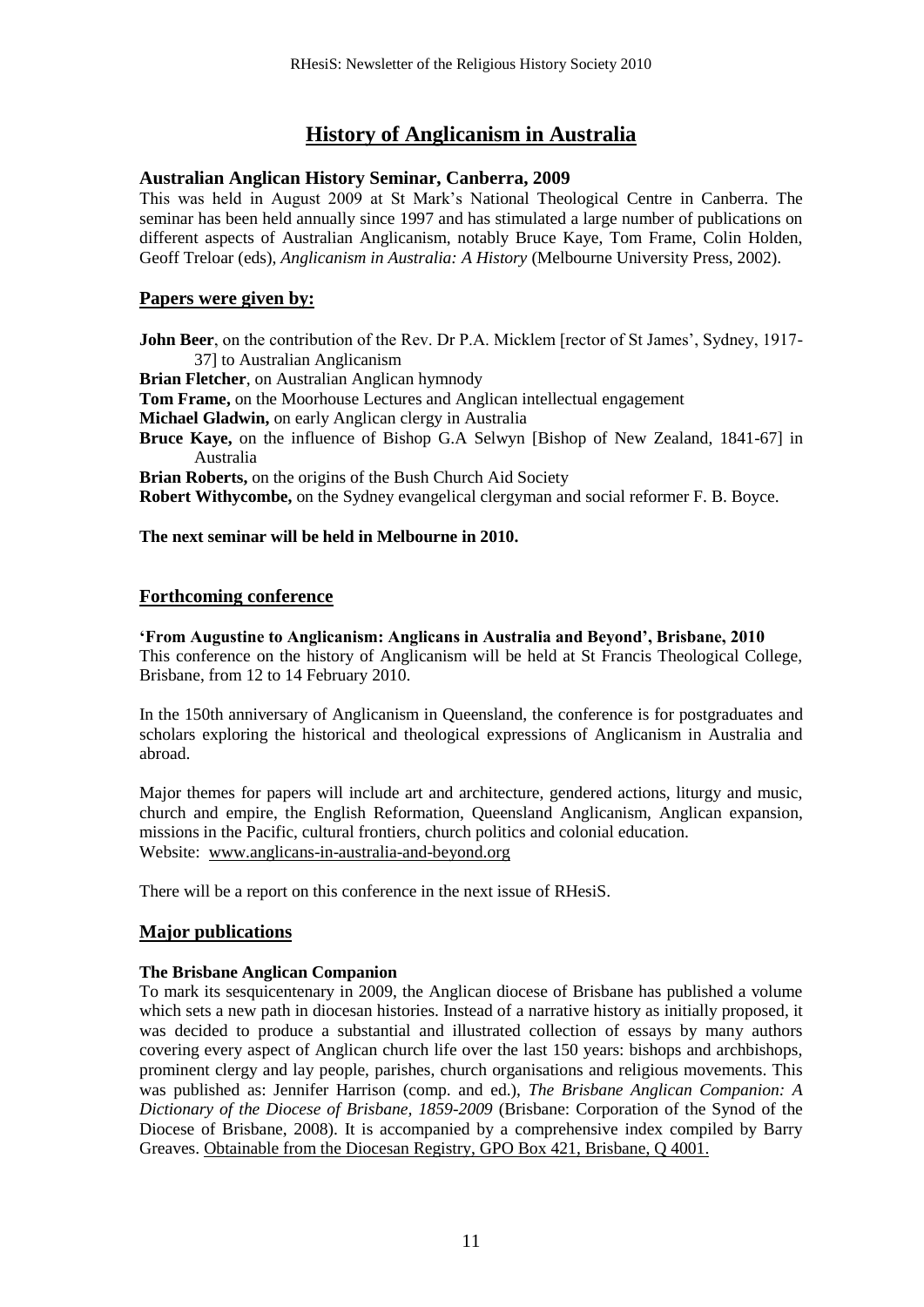#### **The Encyclopedia of Religion in Australia,** edited by James Jupp (Melbourne: Cambridge University Press, 2009)

This is the first major reference work to describe the history, beliefs, practices and organisation of religions in Australia as they have impacted on and been influenced by Australian society. The 800-page volume comprises three parts. The introduction comprises five essays on the history of religion in Australia (Hilary Carey), defining religion and spirituality (Gary Bouma), the social role of religion, geographical distribution and ethnic origins (James Jupp). The second part is the encyclopedia proper with entries of varying length, by recognised scholars in the field, on all religious groups whose adherents comprise more than 0.1 per cent of the Australian population, as well as many others that have achieved public prominence. Anglicans and Catholics, as the two largest religious Christian denominations, are the subject of multiple articles, dealing with their theology, history, government and other topics, and there are articles on each of the Orthodox churches. In the final section are thirteen essays on debates and issues involving religion in modern Australia. These include belief and disbelief, and fundamentalism (James Jupp), religion, state and politics (Marion Maddox), non-Christian religions (Abe Wade Ata), religious school systems (Geoffrey Sherington), welfare work and charitable organisations (Shurlee Swain), women and religion (Hurriyet Babacan) and young people and religion (Philip Hughes). There is also an extensive bibliography.

#### **Correspondent: David Hilliard, Flinders University**

### **UNIVERSITY OF NEW SOUTH WALES Religious History at UNSW**

### **Publications**

Barbara Hendrischke: "Divination in the *Taiping jing*", *Monumenta Serica* 57, 2009, pp.1-70.

- **Julie Kalman:** *Rethinking Antisemitism in Nineteenth-Century France*, Cambridge University Press, 2009, 248pp.
- **Kama McLean:** "Seeing, being seen, and not being seen: Pilgrimage, tourism an layers of looking at the Kumbh Mela", *Crosscurrents*, September, 2009, pp 319-341
- Anne O'Brien,: "The Irish origins of Australian Catholicism", in James Jupp (ed) The *Encyclopaedia of Religion in Australia*, Cambridge University Press, 2009, pp235-245.

#### **Conference and seminar presentations**

- **John Gascoigne:** "Darwin and the British Tradition of Natural Theology" Darwin and the Church Conference, St Paul's College, University of Sydney, November.
- **Barbara Hendrischke:** Discussant at the 2009 International Conference on "New Approaches" to the Study of Daoism in Chinese Culture and Society", jointly organized by the Centre for Studies of Daoist Culture, the Chinese University of Hong Kong and the Ecole Française d'Extrême Orient, Hong Kong, November 26-28.
	- □ "Interpreting *Laozi* section 54", The First International Summit on Laozi and Daoist Culture, Beijing, November 5-6, 2009.
- Anne O'Brien: "Wandering about in sheep-skins and goat-skins: destitute, afflicted, tormented': religion, welfare and 'problem populations' in Australia". Macquarie University, Histories on Wednesday Seminar, March.
	- ―Tracking 'the spirit of pauperism' in 19th century Australia‖. Menzies Centre for Australian Studies, King's College London, October.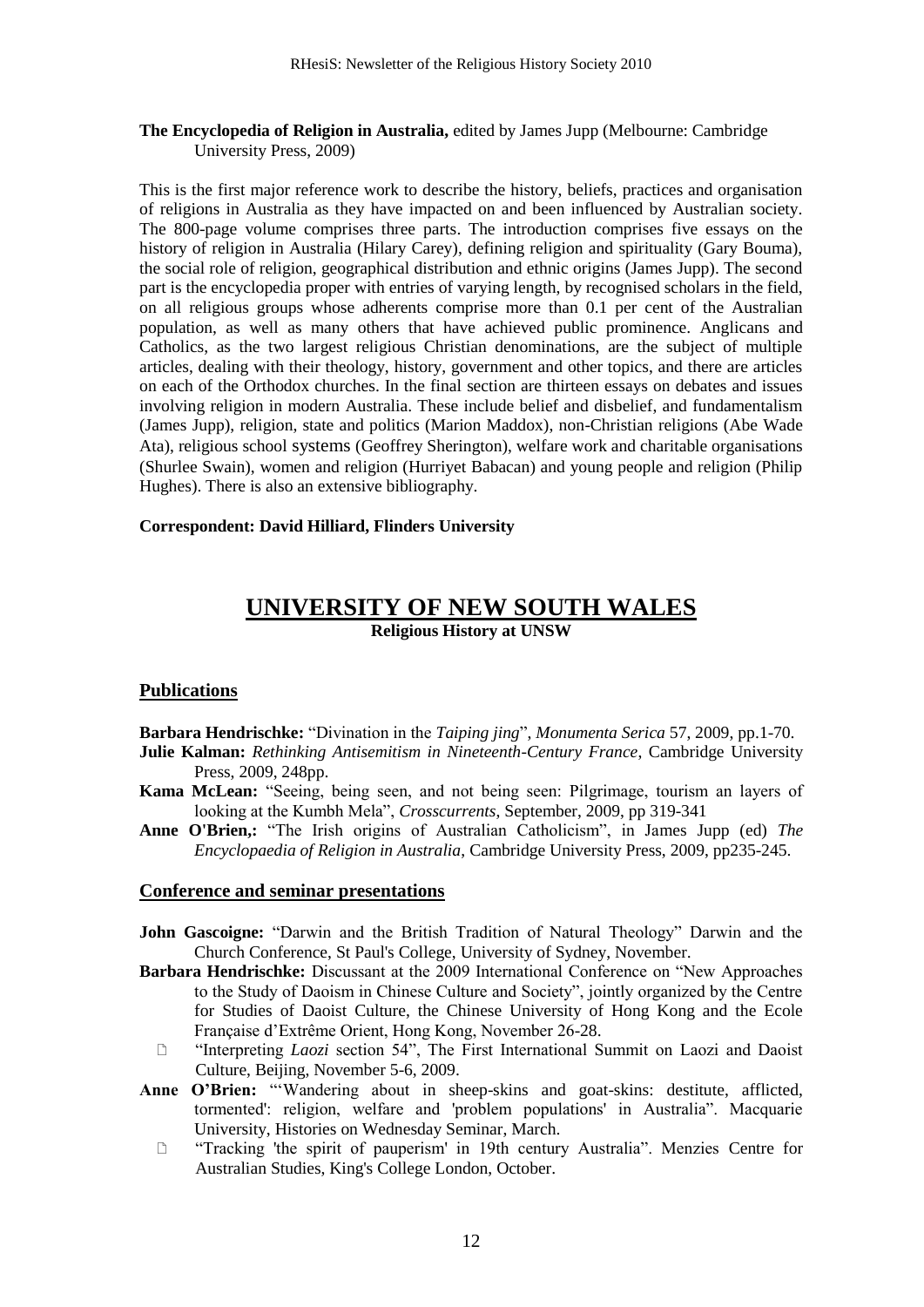#### **Commissions**

**John Gascoigne** has been commissioned to write chapters on the teaching of science at the British Protestant Dissenting Academies for a new history of the Dissenting Academies, 1660 to 1871 (Cambridge University Press).

#### **Teaching**

**Julie Kalman** is proposing a new minor in inter-religious studies to the Faculty of Arts and Social Sciences, to replace Jewish studies.

Religious history continues to play an important role in Asian Studies at UNSW. Courses taught by Mina Roces cover Hinduism, Buddhism, Islam, Shamanism in Korea and Catholicism in the Philippines, with a particular focus on how religion defines the feminine.

#### **Correspondent: Anne O'Brien, University of NSW**

# **MACQUARIE UNIVERSITY**

**The following report is not exhaustive of all the research being done on religious history at Macquarie University. It would be greatly augmented, for example, by the list of postgraduate students who are doing research on religious history.** 

#### **Publications already published and forthcoming**

- David Christian: "Progress--Directionality or Betterment?" in Donald A. Yerxa, ed., The *History of Science and Religion: Historians in Conversation,* Columbia, S.C.: University of S. Carolina Press, 2009, pp. 104-112 [reprint of article first published Historically Speaking, VII, No. 5 (May/June 2006): 22-5 ISBN 978-1-57003-870-9
- **Bridget Griffen-Foley (Modern History):** *Changing Stations: The Story of Australian Commercial Radio,* UNSW Press, November 2009 - chapter 6 is devoted to religious broadcasting.
- **Mark Evans:** entries on the history of Christian music in Australia/New Zealand and in the Pacific Islands for the *Lion Companion of Christian Music*. The volume is due out in 2010, edited by Tim Dowley.
- **Mark Hutchinson**: ‗Christian Involvement in Social Reform', in T Costello and R Yule (eds), *Another Way to Love: Christian advocacy and the poor*, Sydney: Acorn Press, 2009.
	- ‗Women and Leadership in Pentecostalism' in S Clifton and J Grey (eds), *Raising Women Leaders: Perspectives on Liberating Women in Pentecostal and Charismatic Context*, APSS no. 4, Sydney: Alphacrucis Press, 2009
	- ‗Catholic Apostolic Church in Australia' [440 words]; ‗Pentecostal History and Practice' [3500 words]; 'The Assemblies of God in Australia' [2500 words], in James Jupp (ed), *The Encyclopedia of Religion in Australia,* Port Melbourne, Vic.: Cambridge University Press, 2009

**Edwin Judge (with D. Barker, M. Choat, B. Harris, A. Nobbs):** *Papyri from the Rise of Christianity in Egypt* (CUP, forthcoming).

- ‗Synagogue and Church in the Roman Empire: The Insoluble Problem of Toleration,' *Reformed Theological Review,* 68.1 (2009), 29-45.
- *What Jerusalem had to do with Athens: Cultural Transformation in Late Antiquity, Essays by Edwin Judge selected and edited by A. M. Nobbs* (Mohr-Siebeck, due out end 2010)
- **Marion Maddox:** 'Church and State in Australia' in James Jupp, ed., *The Encyclopedia of Religion in Australia*, (Cambridge: 2009)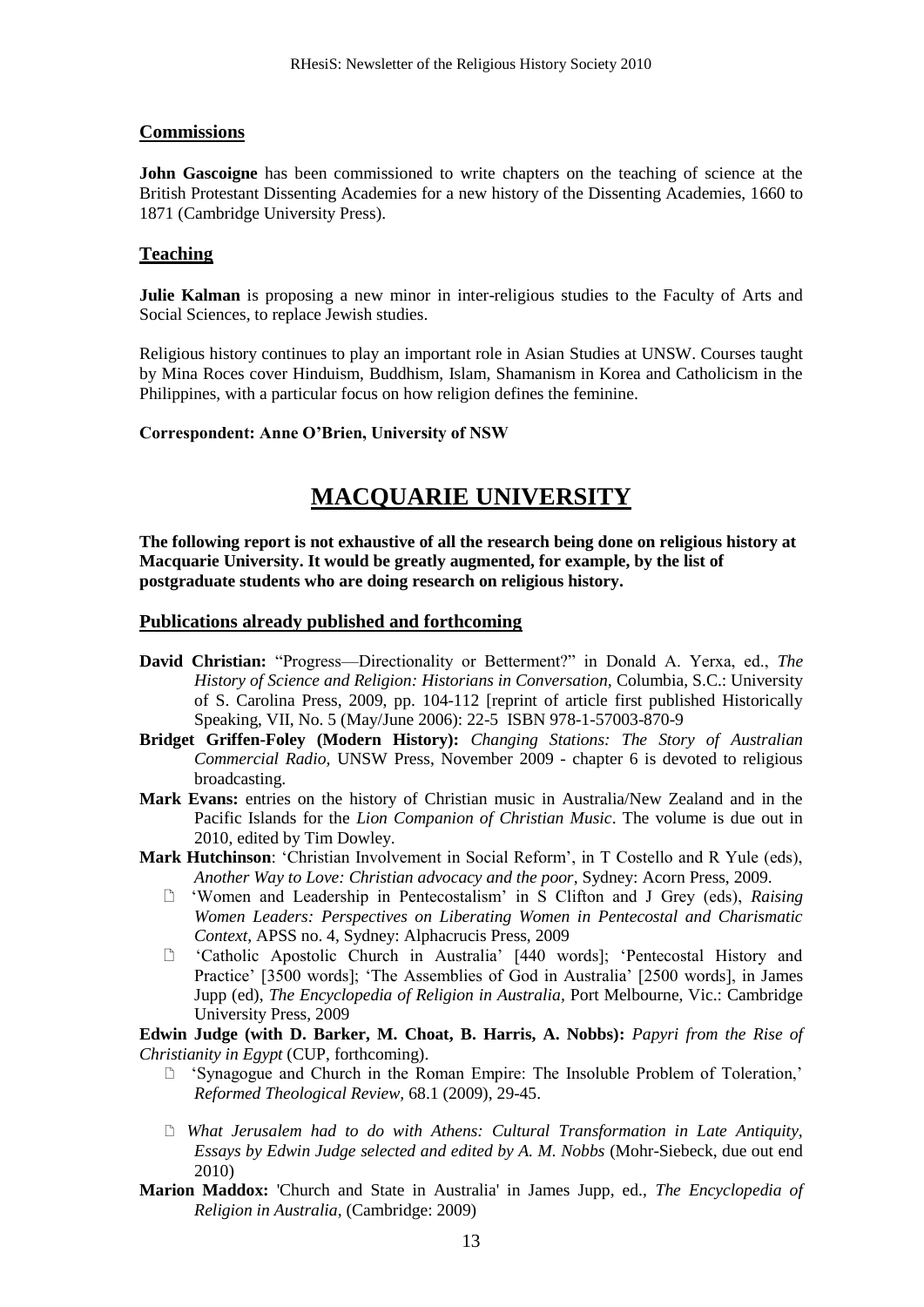- **Gunner B. Mikkelsen:** ‗Sukhāvatī and the Light-World: Pure Land elements in the Chinese Manichaean Eulogy of the Light-World', in J. D. BeDuhn (ed.), *New Light on Manichaeism.* Papers from the Sixth International Congress on Manichaeism, (Nag Hammadi and Manichaean Studies, 64), Leiden & Boston: Brill, 2009, pp. 201-12.
- **Stuart Piggin:** 'Evangelical Christianity in Australia' in James Jupp (ed), *The Encyclopedia of Religions in Australia* (Cambridge: CUP, 2009), 317-322.
	- ‗Our Heritage the best proof of Genuine Faith,' *Church Heritage: Historical Journal of the Uniting Church in Australia,* 16.1, March 2009, 47-52.
	- $\Box$  Preaching the New Birth and the Power of Godliness and not insisting so much on the Form: Recent studies of (mainly English) Evangelicalism,' *Journal of Religious History,* 33.3, September 2009, pp.366-76
	- Billy Graham's '59 Southern Cross Crusade: Evangelistic Efficacy and Baptist Bonanza,' *The Baptist Recorder: Journal of the Baptist Historical Society of New South Wales,* 107, August 2009, pp.1-13
- **Stuart Piggin with Peter Lineham:** 'Christianity in Australia and Oceania c1800–2000', in *Blackwell Companion to World Christianity*, Edited by Lamin Sanneh and Michael J. McClymond (Blackwells, forthcoming)
- **John Potts:** *A History of Charisma* (Basingstoke: Palgrave Macmillan 2009) ISBN: 978023055153-4 A review in the Australian can be found at: [http://www.theaustralian.com.au/news/that-special-someone/story-e6frg8no-](http://www.theaustralian.com.au/news/that-special-someone/story-e6frg8no-1225776510523)[1225776510523](http://www.theaustralian.com.au/news/that-special-someone/story-e6frg8no-1225776510523)
- **Ian Tregenza:** 'The Idealist Tradition in Australian Religious Thought' is due out in *Journal of Religious History* in September 2010.

#### **Public Lectures and Conference Papers**

- **Marion Maddox:** 'Evangelical Timewarp: It's just a jump to the left' presented at the States of Belief conference, Sydney University, February 2009
- **Marion Maddox** did a series of 3 public lectures in October, in Adelaide (the Pilgrim Symposium on Religion and Public Life), of which one was about history. It was called Guillotining God?'
- **Ian Tregenza** will be giving a paper titled 'William Temple and E.H. Burgmann on Church, State and Nation', at the 'From Augustine to Anglicanism' conference in Brisbane, Feb 12-14, 2010.

#### **Research Papers:**

**Stephen Chavura** is working on two Religious History projects:-

- 1. Notions of the secular in Colonial Australia.
- 2. Presbyterian and Separatist thought and the rise of modern political ideals.

#### **Mark Hutchinson**

- 1. Historical Consultant, CCCU Project ‗History and Sociology of Protestant Missions from the Global South', Prof. Paul Freston, Wilfrid Laurier University, Canada (Chair); Manila, Philippines, May 2005; Seoul, Korea, June 2006, chapter submissions 2009.
- 2. **(with Prof. John Wolffe, Open University, UK),** Cambridge Short History of Global Evangelicalism.
- 3. Hunter Valley millenarianism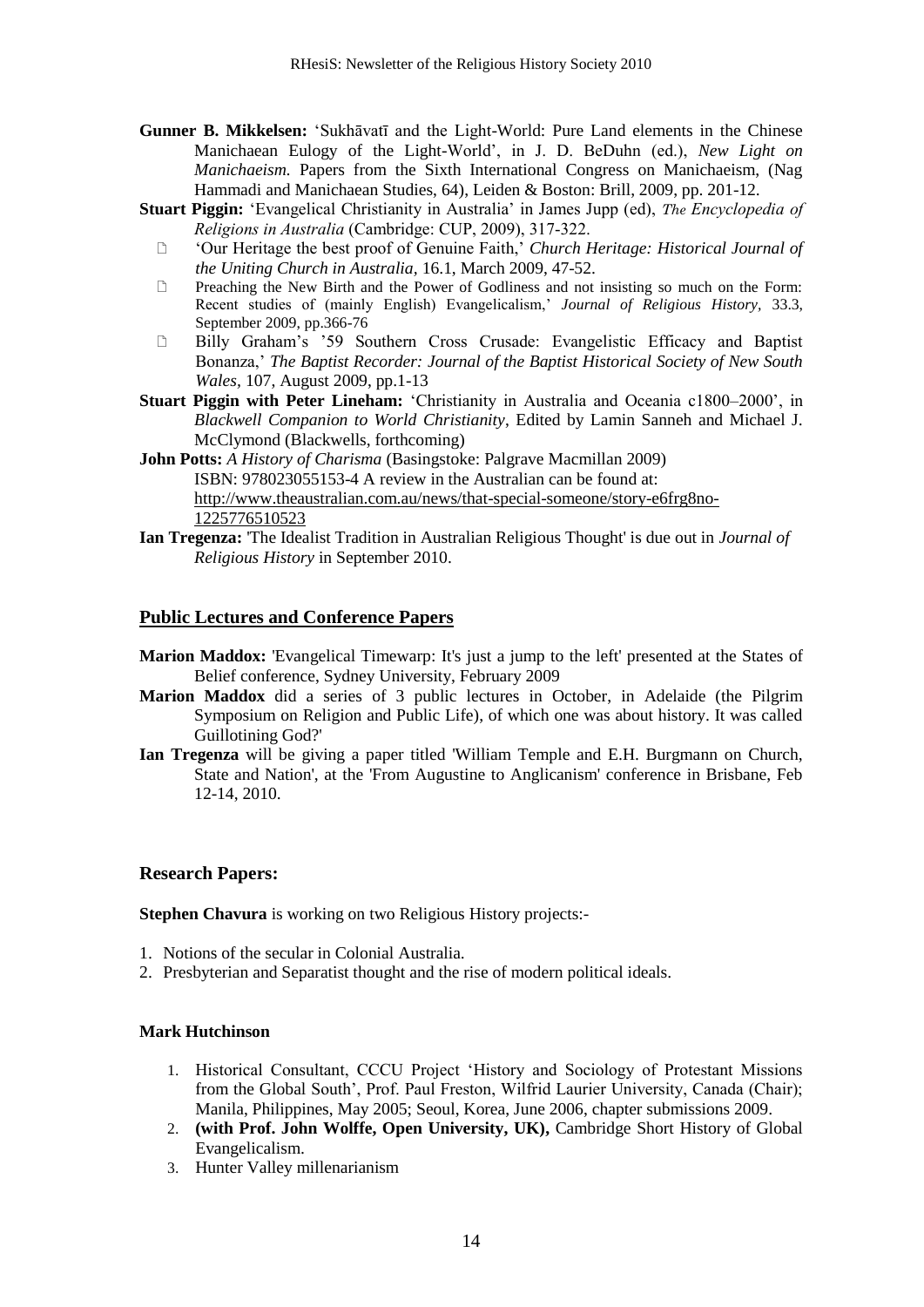### **Gunner B. Mikkelsen**

- 1. Manichaean hymns and prayers in Chinese translation: an investigation of the gāthās in the Dunhuang Hymn-scroll (started Oct 2009 - MQNS grant).
- 2. **(with Sam Lieu),** "China and the Ancient Mediterranean World". This involves research on religious texts (ARC DP grant).

### **Postgraduate Completions**

#### **Supervised by Mark Hutchinson**

- **Ghosn, M.,** Young Maronite adult identity and Spirituality in an Australian context, DMin thesis, SCD, 2009.
- **M Baghos,** Consummation or Chaos in the World to Come? A Comparative Analysis of the Impact of Eschatology upon the Historiographies of Father Georges Florovsky and Professor Norman Cohn. (2009) (BTh Hons)
- **Tracy Barrell,** Mission & Transmission in Cassian, MTh research essay (2009)

### **Supervised by Stuart Piggin**

**Christine Dixon,** The Concept Of The Heart In The Theological Thought And Experience Of Augustine Of Hippo And Jonathan Edwards, PhD, Macquarie University, 2009 (awarded posthumously)

The attached photograph was taken at the awarding of Christine Dixon's posthumous doctorate. The Department is now offering a medal in Chris's honour. The award will be made to a PhD candidate within the Department of Ancient History for a thesis in the field of the history of Christian thought, experience or practice.



*From Left to right: Archbishop Harry Goodhew; Jeremy Clarke; Bec Clarke and Kyla (Chris's daughters); Roy Dixon (Chris's husband); The Chancellor, Michael Egan; Professor Alanna Nobbs; Associate Professor Stuart Piggin; Professor Edwin Judge.*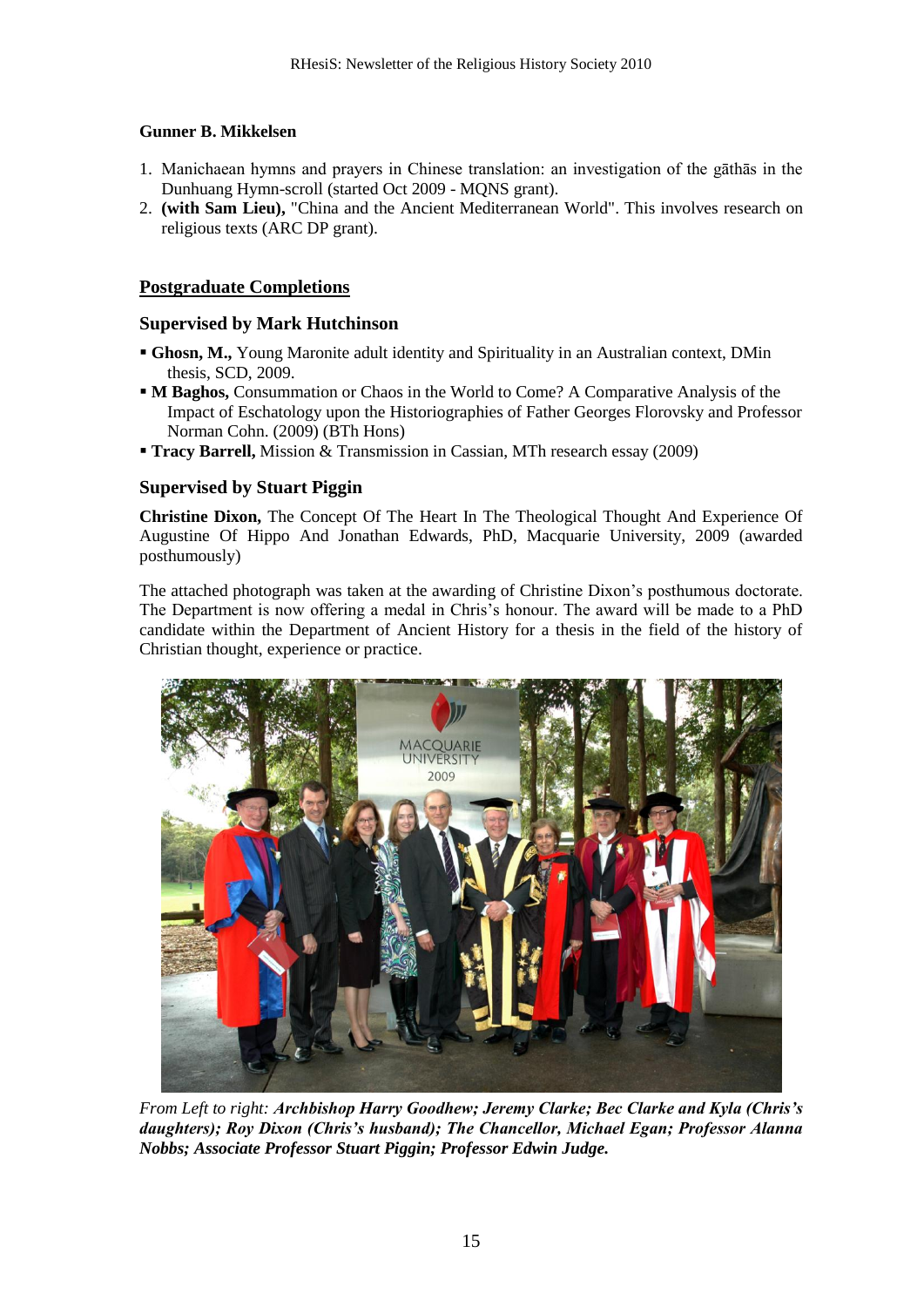### *\*\*\* CALL FOR PAPERS \*\*\**

### **Divining the Past: dialogues between Christianity and history**

#### **A conference hosted by the Evangelical History Association Friday 23 July 2010 at the University of Sydney** [venue TBC]

Divining the Past is a conference dedicated to the exploration of relationships between Christianity and History. How has the Christian tradition informed the theory and practice of history? How important is history to the belief and expression of Christianity? And how have Christian people, groups, movements, ideas and experiences been significant in past centuries? The conference aims to bring together a variety of perspectives on these questions. It is open to scholars associated with theological colleges as well as universities. Students doing original research in history are especially encouraged to participate.

The EHA invites proposals for papers on any aspect of the relationship between Christianity and History. We particularly welcome papers with an historiographical or theoretical focus, or that engage with the following topics:

- Religion and politics
- The church in society
- Evangelicalism in Australia
- Christianity in ancient history
- Christianity and universities.

**The keynote address will be given by Robert D. Linder**, Distinguished Professor of History, Kansas State University [TBC]. The program will also feature a panel on the theoretical and methodological links between Christianity and the discipline of history.

#### **Please send abstracts of no more than 250 words to Dr Meredith Lake (meredithelake@gmail.com) by 31 March 2010.**

### *CENTRE FOR THE HISTORY OF CHRISTIAN THOUGHT AND EXPERIENCE*

The Centre has 16 students enrolled for postgraduate research on religious history. The Centre's seminars in 2009 included papers from the following visitors:

- Fr Doru Costache, "St Andrew of Crete's *Great Canon*: Lenten Insights into Genesis 1-3"
- Dr Geoff Treloar, 'Narrowing and Broadening in Evangelical Theology 1900-1914' and 'Evangelicals and Society, 1919-1940: A Great Reversal?'
- Professor Robert D Linder, 'Australian Evangelicals and the Great Depression'
- John Aitcheson, 'The Gregorian Chant: a living folk tradition of prayer and praise'
- Michael Gladwin, 'Flogging parsons or blogging parsons? Anglican clergygmen and Australian cultural and intellectual life, 1788-1850' and "College puppies we want none of": Recruitment of Anglican clergygmen for the Australian colonies, 1788-1850'

#### **Correspondent: Stuart Piggin, Macquarie University**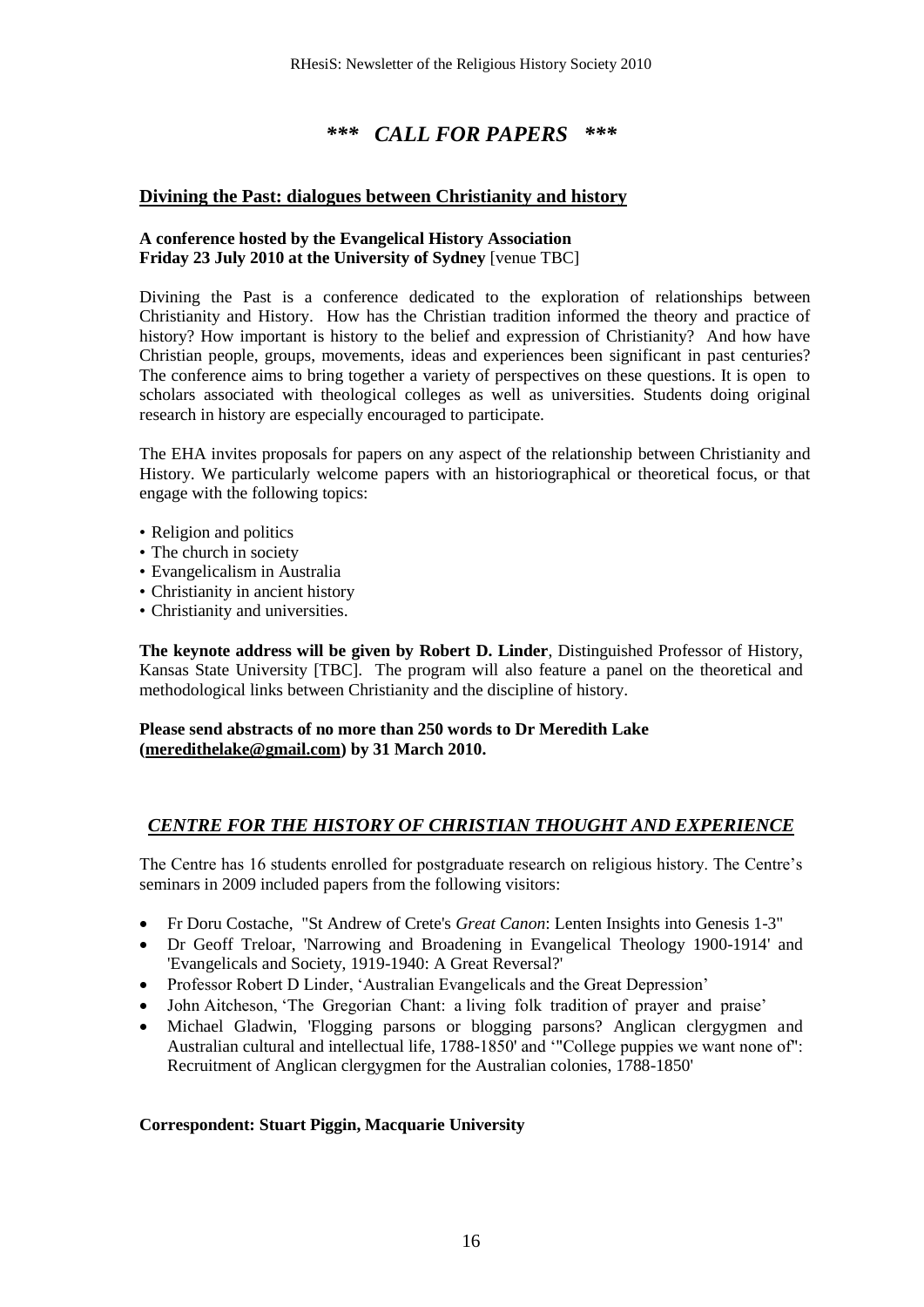# **SYDNEY**

### **2009 – STUDIES IN RELIGION, UNIVERSITY OF SYDNEY**

### **Introduction**

Studies in Religion at the University of Sydney had a productive and successful year in 2009. The recommendations of the Review of the department that took place in 2008 were gradually implemented, with curriculum reform and some staffing changes. Dr Christopher Hartney's position became permanent, and from 1 January 2010 Dr Edward Crangle and Dr Paul Fuller (both Buddhist Studies scholars) will re-locate to the School of Languages and Cultures, to join Indian Subcontinental Studies.

Another innovation in 2009 was that in Semester 2 Studies in Religion was privileged to have Professor James L. Cox (Edinburgh) contributing to its programme. Professor Cox was participating in a teaching exchange and Carole M. Cusack was teaching in Religious Studies at New College, University of Edinburgh in his place. This report lists staff and student conference papers and academic publications, other staff distinctions, PhD graduations and thesis topics, Honours graduations and thesis topics, conferences that the department was involved in, recipients of prizes, and postgraduate and research seminars presented in Studies in Religion in 2009.

### **Staff Conference Papers and Panels**

- **Dr Edward F. Crangle:** ‗Centre-of-the-Centre: Efficacy in Buddhist Meditation,' International Conference on East Asian and Buddhist Meditation Traditions, National Tsing Hua University (NTHU) and Dharma Drum Buddhist College in Taiwan. Co-organisers of the conference were Dharma Drum Buddhist College, the University of Oslo, Norway, and Gakushuin University, Japan
- **Carole M. Cusack:** 'Alternative Spiritualities in Australia', 31 October, Alternative Spiritualities Conference, National University of Ireland, Maynooth, October 30-31.
	- 'The Church of All Worlds and Pagan Ecotheology: Uncertain Boundaries and Unlimited Possibilities', British Association for the Study of Religion (BASR) conference, Bangor University, 7 September (keynote lecture).
- Iain Gardner: 'The Coptic Ostraca from Qasr el-Dakhleh (2007-09)' Dakhleh Oasis Project Sixth International Conference, Lecce, Italy, 20-24 September 2009.
	- VIIth International Congress of Manichaean Studies, Sept. 8-12, Chester Beatty Library Dublin. He is leading a panel with Jason BeDuhn (Northern Arizona Uni) and Paul Dilley (Penn State Uni) presenting on the Dublin Kephalaia Codex project (recipient of ARC Discovery Project 2009-2012 and National Endowment of the Humanities funding in the USA).
	- 'Manichaean Ritual Practice at Ancient Kellis: A New Understanding of the Meaning and Function of the so-called Prayer of the Emanations,' VIIth International Congress of Manichaean Studies, Sept. 8-12.
	- <sup>2</sup>A Reconstruction of Mani's Book of Mysteries,' Twenty-Sixth ARAM Conference on Mandaean Studies, Oriental Institute, Oxford University, 9-11 July.
- **Jay Johnston:** "Towards a Typology of Drawings of Spirit-Beings in Mandaean, Gnostic and Ancient Magical Texts,' Twenty-Sixth ARAM Conference on Mandaean Studies, Oriental Institute, Oxford University, 9-11 July.
	- ‗Corporeal Spirits: The Ethics of Ephemeral Bodies' Religion and Politics of the Body. Nordic Society for the Philosophy of Religion Conference, University of Iceland, Reyjavik 26-28th June 2009.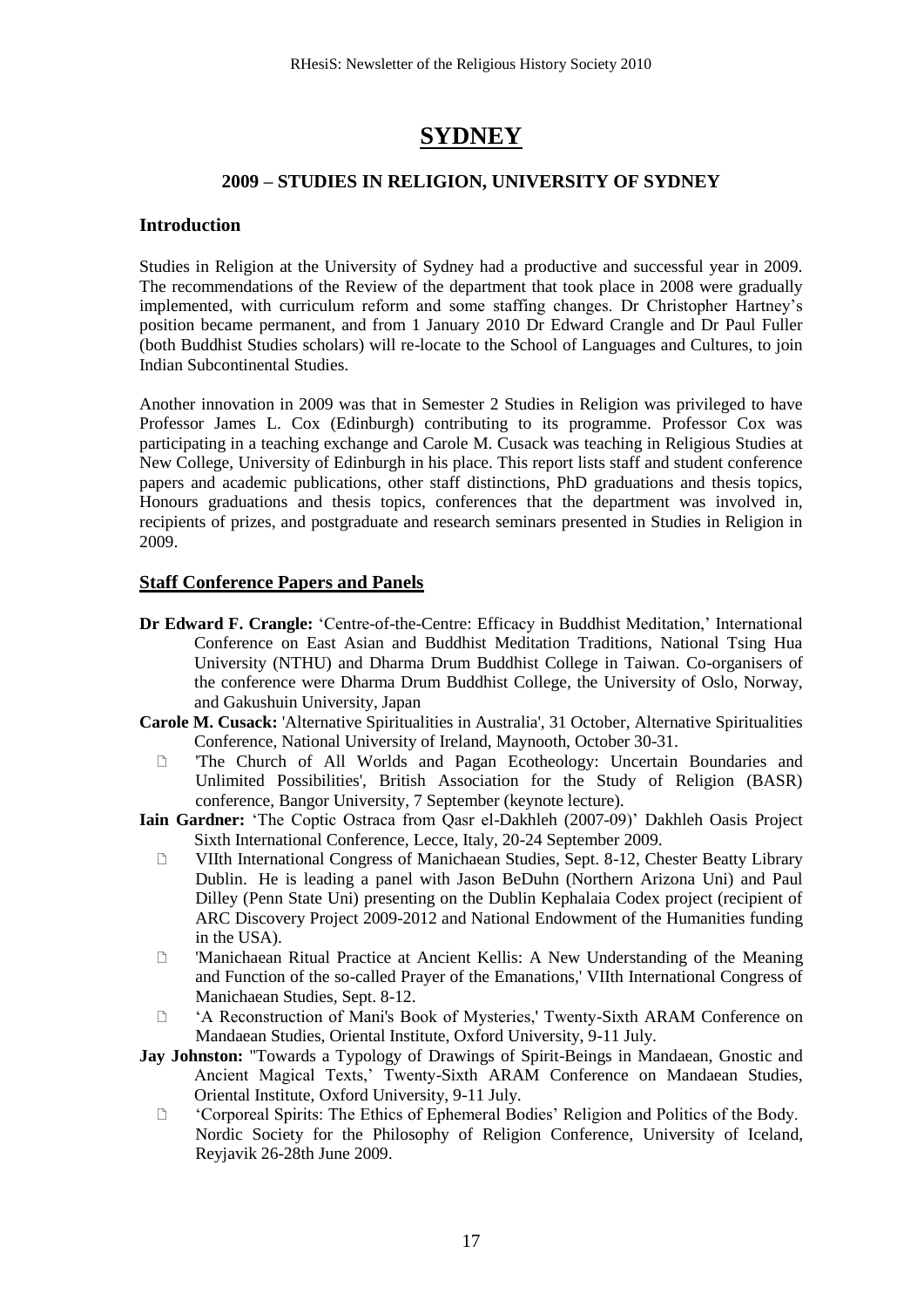#### **Staff Publications**

- **Carole M. Cusack:** ‗The Goddess in Contemporary Paganism,' in James R. Lewis and Murphy Pizza (eds), *Handbook of Contemporary Paganism*, Leiden, Brill, 2009, pp. p. 335-362.
	- 'Alternative Spiritualities in Australia', in Laurence Cox (ed.), *Alternative spiritualities, the New Age and new religious movements in Ireland*, Irish Research Network on Alternative Religions and Spiritualities, Limerick, 2009, CD-rom, ISBN 13 978-0- 9563267-0-6.
	- ‗Celebrity, the Popular Media, and Scientology: Making Familiar the Unfamiliar,' in James R. Lewis (ed.), *Scientology*, Oxford, Oxford University Press, 2009, pp. 289-409.
- **Carole M. Cusack and Justine Digance:** 'The Melbourne Cup: Australian Identity and Secular Pilgrimage, *Sport and Society*, Vol. 12, No. 7, September 2009, pp. 876-889.
	- ‗Pastoral Care and September 11: Scientology's Non-Traditional Religious Contribution,' in James R. Lewis (ed.), *Scientology*, Oxford, Oxford University Press, 2009, pp. 435-437.
- **Iain Gardner and Max Deeg:** 'Indian Influence on Mani Reconsidered. The case of Jainism', *International Journal of Jaina Studies* (Online) Vol. 5, No. 2, 2009: 1-30.
- **Iain Gardner:** 'Some Comments on Kinship Terms in the Coptic Documentary Papyri from Ismant el'Kharab'. In Marcia Wiseman (ed.), *The Oasis Papers 2. Proceedings of the Second International Conference of the Dakhleh Oasis Project* (Royal Ontario Museum Toronto 1997). Oxbow Books, Oxford. 2008: 129-136.
- **Christopher Hartney and Sarah Penicka-Smith**: ‗A Fantasy of History and High Art: Guillermo de Toro's El Laberinto del Fauno,' *Mentalities/Mentalités*, 23:1, 2009: 13- 27.
- **Jay Johnston:** 'Subtle Anatomy: The Bio-metaphysics of Alternative Therapies,' in E. B. Coleman and K. White (eds), *Medicine, Religion and the Body*, Leiden: E. J. Brill, 2009.
- Friedegard Tomasetti: 'Indigenous Religions,' in Alan Race and Paul Hedges (eds), *Christian Approaches to Other Faiths*, Canterbury, SCM, 2009.

#### **Staff Distinctions**

**Edward F. Crangle:** Charter for Compassion

In 2008, **Karen Armstrong** won the TED Prize, an annual award to three outstanding individuals. This honour led to the collaborative generation of a Charter for Compassion that works towards the construction of a peaceful and harmonious global community: <http://charterforcompassion.org/about>

The Screens Sydney conducted a video interview of **Edward F. Crangle** on 12 November 2008. His contribution to the Charter for Compassion can be viewed now at the following website: [http://charterforcompassion.org/stories/19.](http://charterforcompassion.org/stories/19)

- **Edward F. Crangle** has been appointed to the Editorial Board of the recently established *Dhammachai International Research Institute (DIRI) Review*.
- **Edward F. Crangle** has been appointed to the interim committee to oversee the management and development of the facilities and 16+ hectares property of the Maitreya Meditation Retreat (tentative title) situated in the beautiful Kangaroo Valley.
- **Carole M. Cusack** has been appointed to the Editorial Board of the recently established *Alternative Spirituality and Religion Review*.
- **Carole M. Cusack** has been appointed editor (with Liselotte Frisk, Dalarna University, Sweden) of a new journal, the *International Journal for the Study of New Religions* (published by Equinox). She already edits (with Christopher Hartney) the *Journal of Religious History*.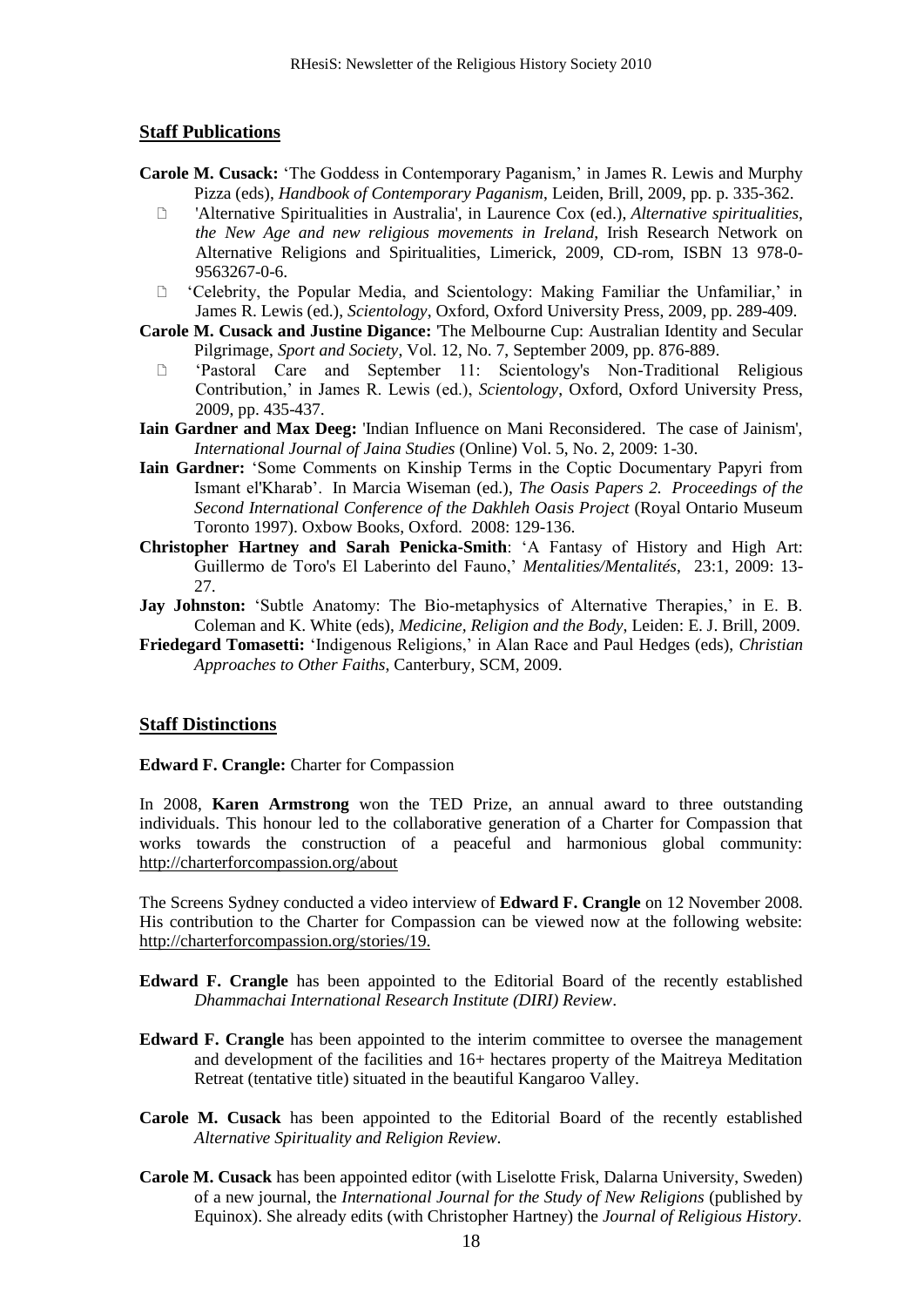**Chris Hartney's** textbook *Cambridge Studies of Religion* (Jon Noble, contributing editor) was entered for the Australian Publishers Association Awards (2009) in the 'Secondary Single Title' category, and won first prize. According to the citation:

*"The judges were unanimous in selecting this title as a winner in this category. The text impressed the judges with the sensitive way it provided access to diverse subject matter and the pedagogical support provided to support learning and teaching. The effective design elements enhance the functionality and readability of the text."*

This confirms the textbook's place as a breath of fresh air for HSC Studies in Religion. It explains the curriculum from a distanced and academic perspective rather than simply as a collation of believers' apologies for their faith. The first edition is sold out and it is being reprinted.

- **Chris Hartney,** as visiting professor of religions at Dhaka University, presented the keynote address at the 'World Peace Through Religious Co-operation' Conference at the University of Dhaka, Bangladesh on the topic of ‗Syncretism and Global Religion.' His Excellency Zillur Rahman, President of the Republic of Bangladesh was in attendance.
- **Jay Johnston** has been invited to join an international group of scholars working on the figure of the angel, directed by Professor Madeleine Scopello, (Director of Research, Gnosticism, CNRS University of Paris, Sorbonne).
- **Jay Johnston** has also become a member of BAHAR: Research Group on Bodies, Health and Religion (Cardiff University, Wales).
- **Jay Johnston** has become a member of the Post-Kantian Philosophy of Religion Research group, University of Sydney.

### **Departmental Conferences**

**25-27 February, University of Sydney:** ‗States of Belief' (keynote speaker **Raphael Liogier,** director of the Observatoire du Religieux and professor at the [Institut d'études politiques d'Aix](http://en.wikipedia.org/wiki/Institut_d%27%C3%A9tudes_politiques_d%27Aix-en-Provence)[en-Provence\)](http://en.wikipedia.org/wiki/Institut_d%27%C3%A9tudes_politiques_d%27Aix-en-Provence). Professor Liogier's keynote address was proudly sponsored by the Association for the Journal of Religious History as part of the Association's  $50<sup>th</sup>$  anniversary celebrations.

This symposium sets out to analyse the way that religiosity has reconfigured itself under the conditions of modernity and particularly in the contemporary context. It addresses the following questions: What are the different states of faith today? Following what common patterns are they to be observed? Along what lines is faith expressed today? What is the relation of religion to reason and science? The symposium will investigate philosophical and historical themes and provides an opportunity to celebrate the approaching 50th anniversary of the *Journal of Religious History*.

#### **Studies in Religion Postgraduate and Research Seminars 2009**

Tuesday 3 March:

 Iain Gardner, ‗An Ancient Coptic Magical Codex: Sethian Invocations and Prescriptions for Possession, Healing, and Success in Love and Business'.

Tuesday 17 March:

Professor Bill Foley (Linguistics, University of Sydney): 'Buddhist Meditation Practice and the Third Turning of the Wheel of the Dharma'.

Tuesday 31 March:

Mike Clark (PhD candidate), 'The Hebrews Code: Ambiguity and Meaning in the Epistle to the Hebrews'.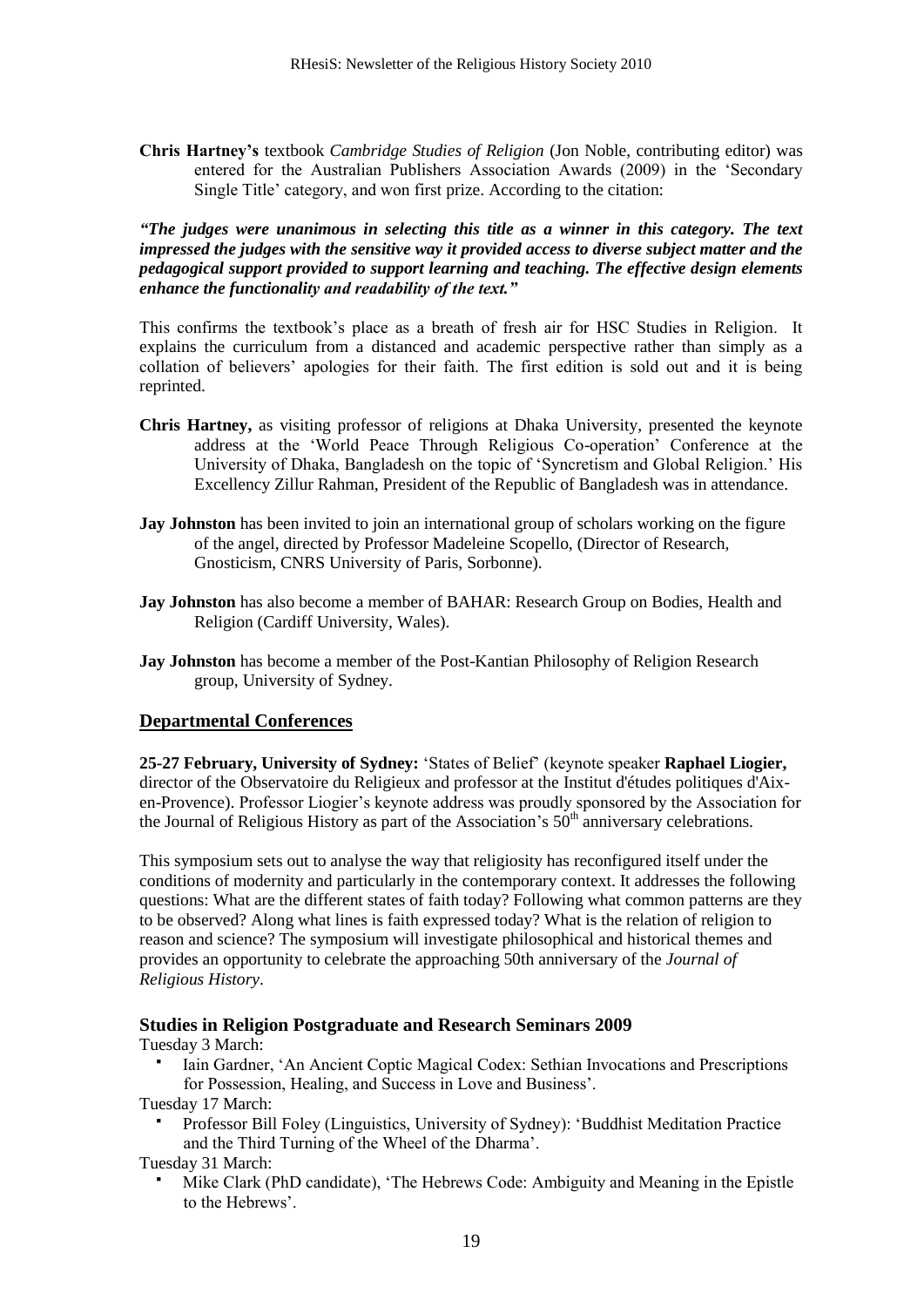Tuesday 21 April:

 Morandir Armson (MPhil candidate) ‗Chasing Shadows: The Challenges Inherent in the Study of Populist Occultism'.

Friday 24 April:

Judi Loach (Cardiff University): 'From Physical to Mental Spaces: Richeome's "Spiritual Painting".

Tuesday 28 April:

Mehmet Ozalp (PhD candidate), 'Reconciling the universal Will of God and the human free will in Islamic Theology.'

Tuesday 19 May:

Merrilyn Mansfield (PhD candidate), 'Priests, Your Cultic Service is Over: Re-reading Isaiah 40:2.'

Tuesday 2 June:

- Steve Bevis (PhD candidate), 'Ethnographies of Spirit: Translating an African Community's Lived Theology'.
- Tuesday 28 July:

 James L. Cox (University of Edinburgh), ‗The Invention of God in African Religions'. Tuesday 11 August:

 Luana Gorriss (MA Research candidate), ‗The Reasons for Christian Anti-Semitism'. Tuesday 18 August:

 Pheroza Daruwalla (PhD candidate): ‗Zoroastrianism, Diaspora and Pilgrimage.' Tuesday 25 August:

Ian Weeks (University of Melbourne), 'The Shape of God'.

Tuesday 8 September:

Paul Terracini (PhD candidate), 'The Social Gospel Movement in Twentieth Century Australia.'

Tuesday 22 September:

Lauren Bernauer (PhD candidate), 'Massively Multiplayer Online Research Pro-Gect: The issues with studying an evolving and enormous online game.'

Tuesday 6 October:

- Andrew Buchanan (PhD candidate), 'A new Aluk: contextualising Hebrews 9-10 in Toraja, Indonesia.'
- Tuesday 20 October:
- Elisha McIntyre (PhD candidate), ‗Humour and Religion.'

Tuesday 3 November:

 Stanley Ng (PhD candidate), 'The Better Righteousness and Levirate Marriage of the Matthean Genesis: From Genealogy to Community.'

### **Honours and Postgraduate Graduations in Religion, 2009**

The 9.30 graduation ceremony on Friday 8th May was a particular success for Studies in Religion. The following students graduated PhD:

**Julian Droogan,** with a thesis entitled 'Archaeology and the Materiality of Religion';

**Andrew Wearring,** with a thesis entitled 'The Manichaean Church: Its Name and Identity in the Roman Empire';

**Milad Milani,** with a thesis entitled 'The Secret Persia';

**David Kim,** with a thesis entitled 'The Thomasine Logia: The Genesis of a Jesus Tradition'; and **Shannon Hughes,** with a thesis entitled 'Transcendence and Social Transformation: Paradigms

of Hablun Minallah and Hablun minannas in Indonesian Religious Literature of the New Order Period.'

- **Phramonchai Saitanaporn,** with a thesis entitled: 'Buddhist Deliverance: A Re-evaluation of the Relationship between Samatha and Vipassanâ.'
- **Chanida Jantrasrisalai,** with a thesis is entitled: ‗Early Buddhist Dhammakâya: Its Philosophical and Soteriological Significance.'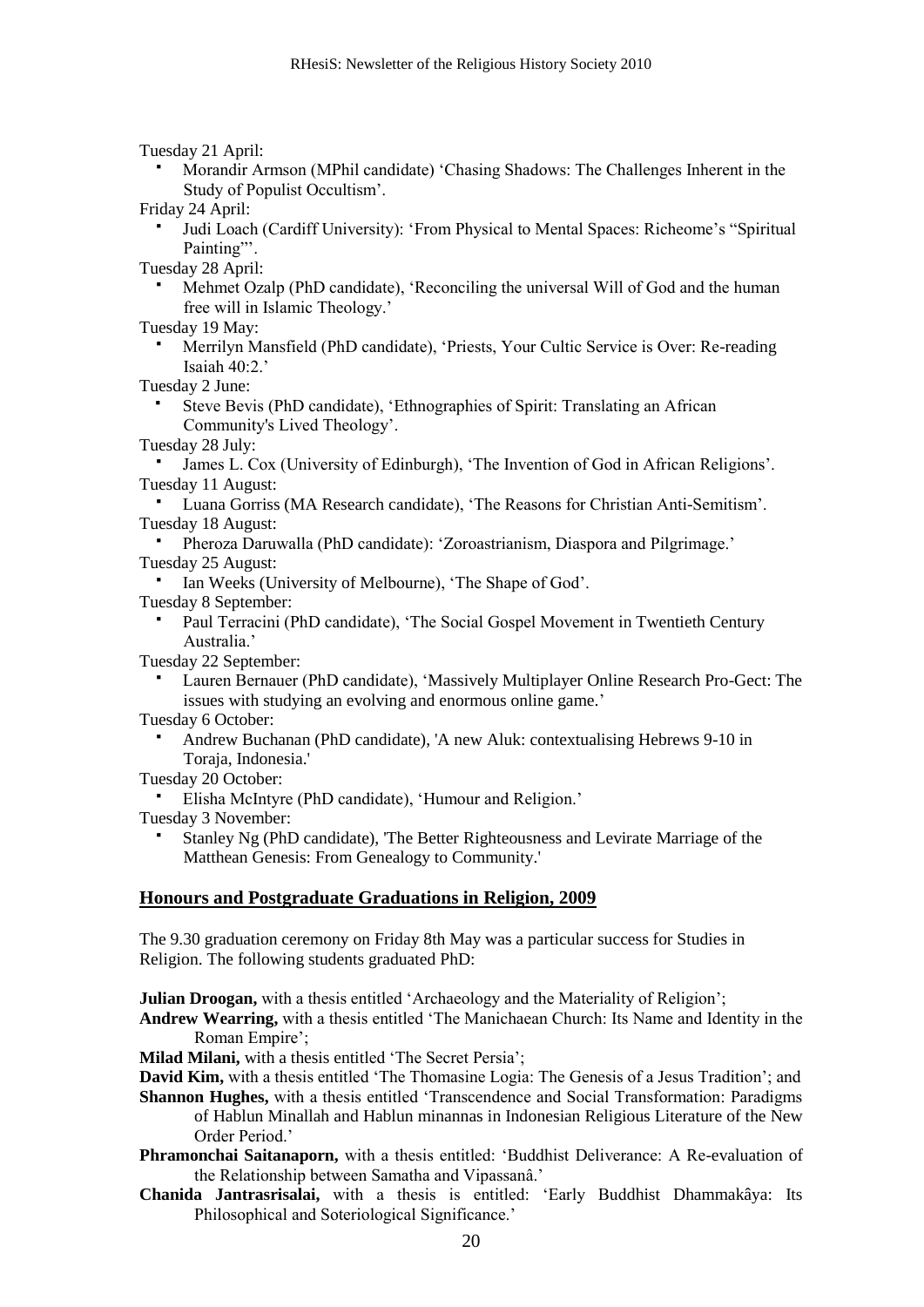Studies in Religion also congratulates Indian Subcontinental Studies doctoral graduate (who has a Bachelor of Arts (Honours) in Studies in Religion):

**Olivia Rawlings-Way,** with a thesis entitled: 'Religious Interbeing: Buddhist Pluralism and Thich Nhat Hanh.'

Finally, Religion congratulates its four 2008 Honours students who all graduated with First Class degrees and all commenced PhDs in 2009:

- **Elisha McIntyre**
- **Zoe Alderton-Flett**
- **Paul Terracini**
- **Johanna Petsche**

#### **Honours Theses Completed in Religion, 2009**

**Ellice Grien,** 'Ecstatic Expression: Religious Presence in the Traditional Music and Dance of Aceh'

**Camilla Crossing,** 'Is Fundamentalism New? A critical discussion with reference to the selected works of Sayyid Qutb, Walpola Rahula and Frantz Fanon'.

Ashleigh Barbe-Winter, 'Secular Humanism: A history of values and political influence'. **Jacinta Byrne,** 'Paperbark Palimpsests - Engagement, Identity and Intersubjectivity'. **Jason Napiorkowski,** 'The Religion of Australian Football; Its Symbols, Rituals and Values'.

#### **Student Prize Winners in Religion, 2008 (Awarded 2009)**

**Cale Hubble, G. S. Caird Scholarship II Jacinta Byrne, G. S. Caird Scholarship II Paul Terracini, John Cooper Memorial Prize (Postgraduate) Carly Barton, John Cooper Memorial Prize (Undergraduate) (Shared) George Ioannides, John Cooper Memorial Prize (Undergraduate) (Shared) Ellice Grien, John Cooper Memorial Prize (Undergraduate) (Shared) Elisha McIntyre, Rachel McKibbin Prize**

**Correspondent: Associate Professor Carole M. Cusack**

# **TASMANIA**

### **Report (filed April 2009) relating to religious history — 2008 to March 2009**

Items accessible in national or international journals are not usually accompanied by compiler's comments. Usually, when items are local to Tasmania and unlikely to be accessible beyond Tasmania, a brief comment is added.

**Andrew, Wendy:** *Footprints: the people and places of early Clarence Plains and Rokeby.* (Hobart: 2008) pp. 222.

This is Hobart's eastern shore: specifically, the area bounded by Cambridge, Kangaroo Bay and Clarence Plains. *Footprints* tends to refer to physical remains, or memories of these. A serious effort is made to synoptically link perceptions of decay and progress. On the ecclesiastical side, only the Church of England and Congregationalists are noted.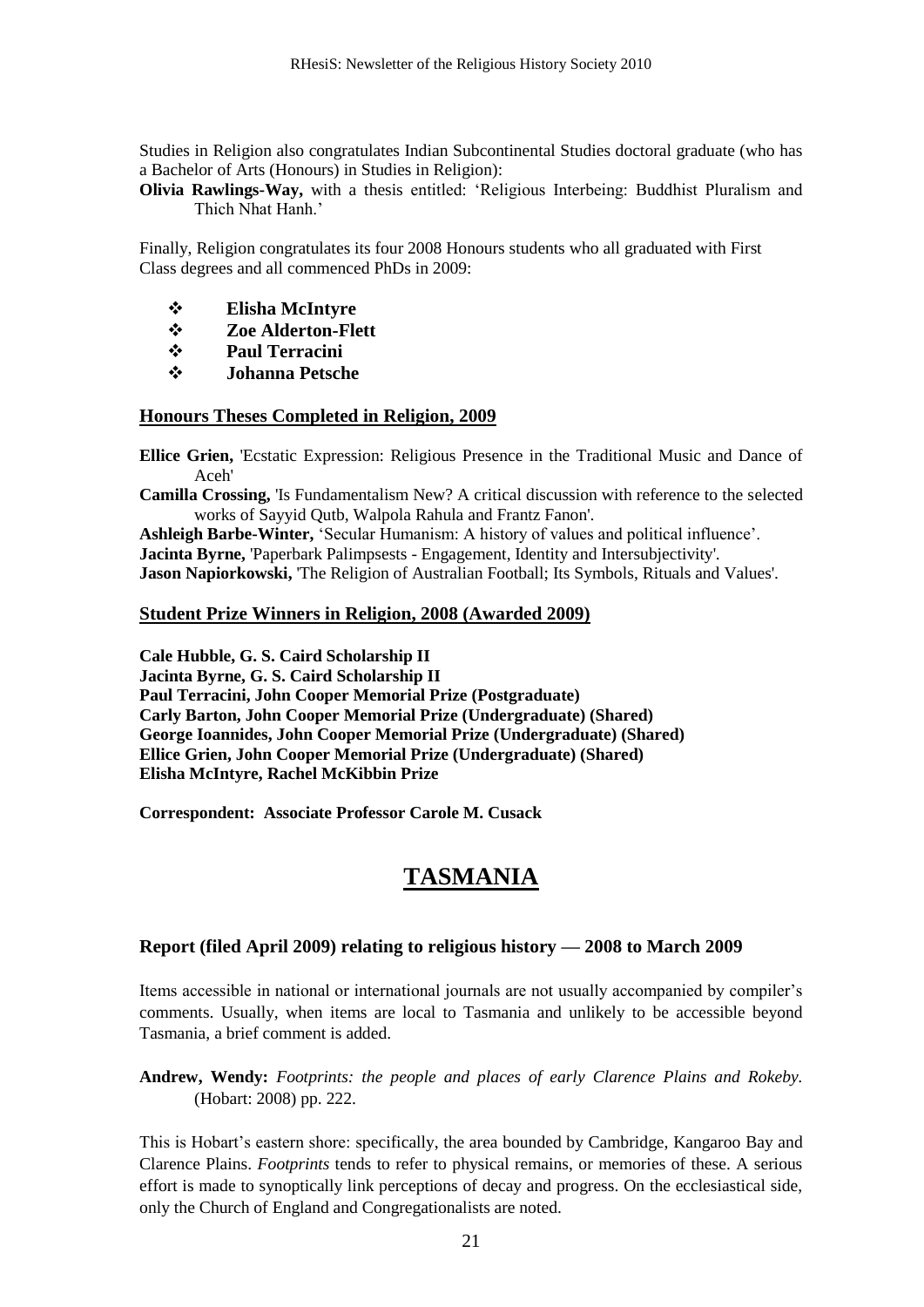**Bailey, A. V.:** ‗Launceston Wesleyan Methodists, 1832-1849: contributions, commerce, conscience'. PhD thesis, School of History and Classics, University of Tasmania, 2008.

When Lloyd Robson switched to top rhetorical gear, his most vituperative indictments in respect to Tasmania's history was perhaps 'the northern nonconformists' — and not least in respect to the years covered by Bailey's enterprising and solid study. So far, among those who would have been called 'nonconformists' in the English context, there has been a remarkable historiographic concentration on only one species — the Congregationalists. See, for instance, studies by Hutchinson, Roe, Ely and Ratcliffe. Bailey shows convincingly that, in her chosen period, Launceston's Wesleyans were, arguably, equally challenging and rewarding as subjects of research.

- **Barnes, D.:** ‗The Secretary of Ladies and Feminine Friendship', in E Griffin (ed), *Henrietta Maria: Piety, Politics and Patronage,* (Aldershot: Ashgate Publishing, c. 2008) pp. 39-56.
- **Bird, David S.:** *J A Lyons — the 'Tame Tasmanian': appeasement and rearmament in Australia, 1832-39,* (Melbourne: Australian Scholarly Publishing, 2008)

This thesis began as a doctoral degree which was completed at the University of Melbourne in 2004.

Why is this noted here? Partly because Bird is an Arts graduate of the University of Tasmania, and partly because some of the subject matter relates to religion. Lyons, a Catholic in good standing with his church on conventional behavioural criteria has a reputation, first in the Tasmanian House of Assembly and then in the federal House or Representatives, as a politician who rarely offended Protestants, yet, on the whole, pleased Catholics. The latter, though, were given little more to be gratified by than the mere spectacle of ‗their boy's' high civic standing and large family. Bird, on my reading, impressively observes the creative discipline of letting documents speak for themselves. The biography is not, exactly, a case study of melioristic religio-political culture, but meliorism is what it *presupposes.*

- Brittlebank, K.: 'Piety and Power: a preliminary analysis of Tipu Sultan's Dreams', in *Anthropological Forum,* vol. 18, no 1, 2008.
	- (ed), *Tall Tales and True: India, Historiography and British Imperial Imaginings,* (Melbourne: Monash University Press, 2008)
- **Cooper, David:** *The History of Christian Science in Tasmania,* (Wynyard, Tasmania: 2007) Not paginated, about 35 pages.

Approaches its Tasmanian centenary. The first meeting is inferred to have been in 1911. 1913 was the first recorded meeting, when draft rules were adopted. By 1828 the state group gained official recognition as the Christian Science Society, Hobart. Fifteen ‗Practitioners' are listed in 1926. By the mid-1930s the group possessed the two familiar Christian Science signifiers — a Hobart church building and a Reading Room. The Depression was not depressing for this group, which in 1936 ran a fortnightly radio programme. By now there was a Launceston group, as well, and, soon after, groups in Burnie and Devonport.

Facilitating expansion, loans from beyond Tasmania are mentioned. The Hobart group is also set in a commercial context, some members being personally associated with Cadbury-Fry at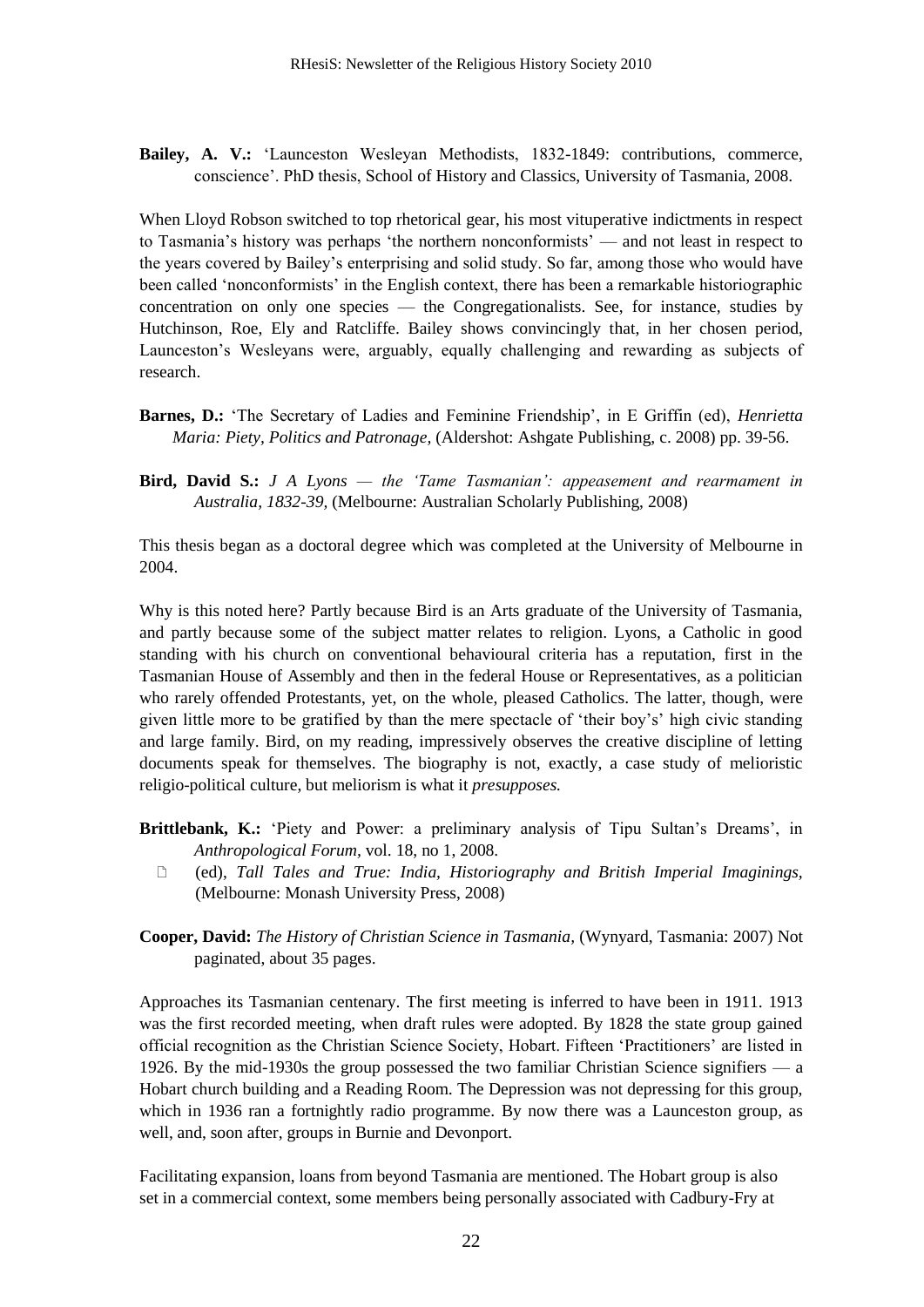Claremont, Mather's store, and Fullers Bookshop. The booklet is organizationally iliterate, but remains ‗in house', being opaque on distinctive Christian Science rationales and worldviews. Still, there's the Reading Room for that.

**Davis, Richard:** ‗Orangeism in Tasman, 1832-1967. *Papers and Proceedings, Tasmanian Historical Research Association.* Vol. 55, no. 3, 2008.

Takes the account from the start to the end of Loyal Orange Institution in Tasmania. Davis hunts documentation meticulously, and does a fine job in face of the fact that internal records of the lodges seem not to have survived.

**Deacon, L A (Bill):** *The Life and Times of North Motton and Ulverstone, from settlement until the outbreak of WW II.* (Tasmania: 2006) 109 pp.

This extensive reminiscence are secular, in the sense of being almost unbrokenly this-worldly. A structural feature explains noting these reminiscences *here.* They begin with a brief and contextless history of the Motton Anglican and Methodist churches.

**Duncan, Tricia:** *St. David's Anglican Church, Cooee.* (Burnie: 2007)

This once busy and handsome principal church of the Emu Bay Anglican Parish was consecrated in 1932. The short booklet suggests a once busy organizational life, although, at the time of writing, St George's in Burnie was about to become the main place of worship in the parish. This is another case of the down-sizing and rationalization, evident in several denominations in Tasmania. An element here — which may help explain the impressive neatness of the booklet is that the Cooee church is and remains on the Historical Register.

### **Edman. Penelope A.:** *Around the Kitchen Table with the Missionary Sisters of Service: a portrait of the spirit and heart of this Tasmanian-bred, Australian grown congregation of religious women, the Missionary Sisters of Service.* (Tasmania: 2008) 275 pp.

The exhuberant title should not deter those with missiological as well as historical interests. 'Home mission' is a term endemic in the history of Protestantism in the  $19<sup>th</sup>$  and  $20<sup>th</sup>$  centuries, signifying the challenge of bringing religious amenities to believers or hoped-for believers in localities too remote to sustain settled churchly supply.

This was also, in form, the problematic which defined missionary challenge to a small group of Catholic women in Launceston in 1944, encouraged by a priest recently arrived from Yea in Victoria, who called themselves the 'home missionary sisters of Our Lady'. Their command idea was service in otherwise ill-served remote and outback localities. In 1947 Propaganda Fide authorised the group to 'live in a society of religious women in community without vows'. In 1950 this became 'with vows'; and the name changed to the more Rome-flavoured 'missionary Sisters of Service'. The sisters are now active in most Australian states.

**Eldridge, Marguerite:** *Stories of Stanley, Tasmania,* (Stanley: 2007) 77 pp.

The writer is an Anglican. What is of special interest is the relish is expressed for a perceived moral economy.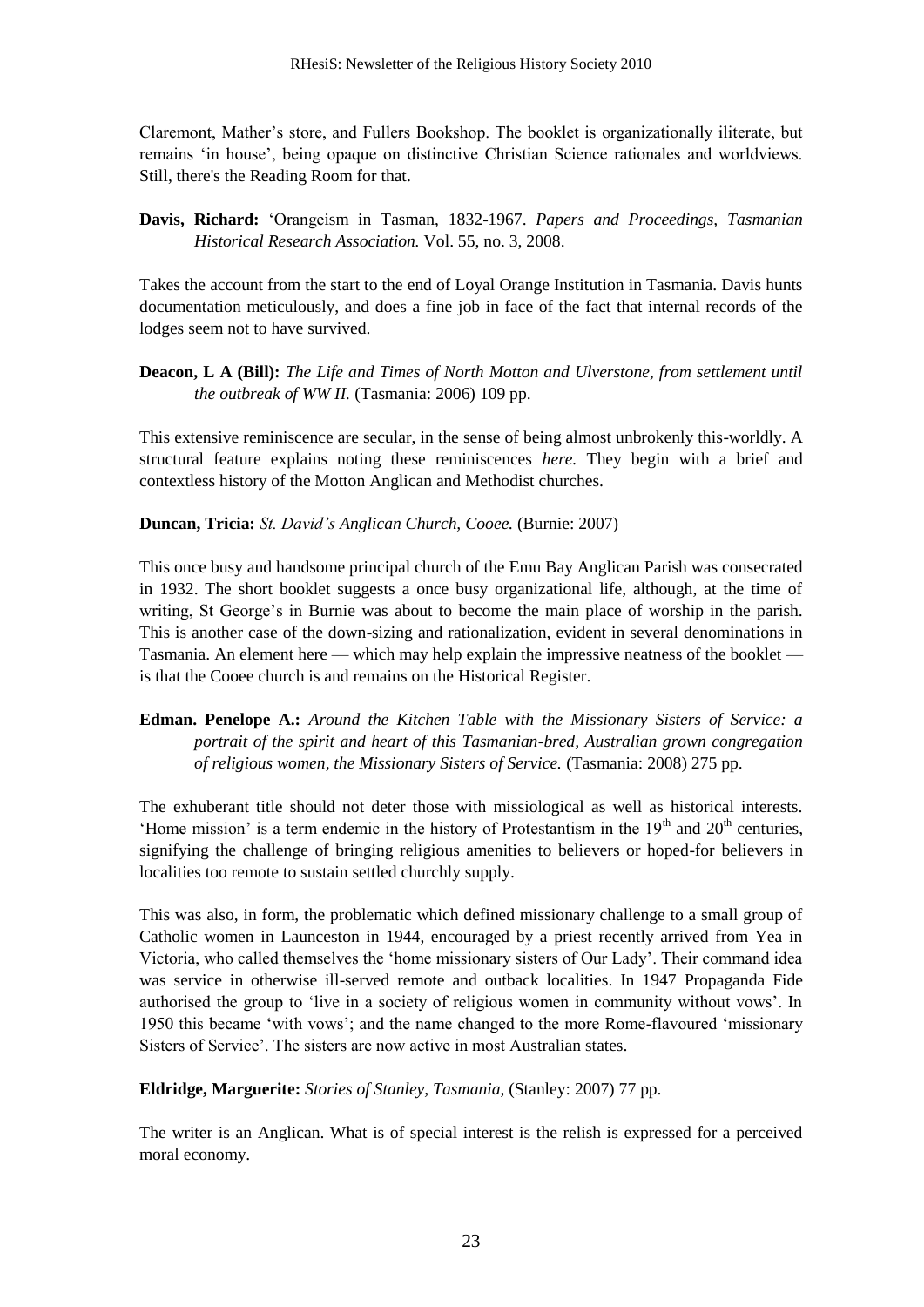- **Freeman, Elizabeth:** 'Monasticism and Pilgrimage: England 1100-1500 AD', in Dyas, Dee (ed) *Pilgrim and Pilgrimage: journey, spirituality and daily life through the centuries,* (York and Nottingham: University of York, 2007) CD—Rom.
- Geary, Laurence M.: 'From Connorville, County Cork, to Connorville, Van Diemen's Land: the Irish family background and colonial career of Roderick O'Connor (1768/1767- 1860', in Laurence M Geary & Andrew T McCarthy (eds), *Ireland, Australia and New Zealand, (*Dublin: Irish Academic Press, 2008) pp. 152-169.

O'Connor, the Catholic whom Governor George Arthur regarded as a congenial and trusted associate, remains through his Vandemonian life an important locator in 'placing' Roman Catholicism in the civic and economic life of the colony.

**Gulson, Lesley:** *Landscape Conservation management Plan: St Patrick's church, Colbrook: Churchyard and environs.* (Hobart: 2007)

St Patrick's was constructed from a Puginesque scale model brought by the Roman Catholic bishop, Robert Willson. Gulson's management plan is well illustrated, and historically literate.

For the historian there is a generic problem. how far has historical significance (of course, itself a problematic concept) been swallowed up by 'heritage significance'.

**Johnston, Anna & Rolls, Mitchell:** (eds), *Reading Robinson: companion essays to Friendly Mission.* (Hobart: Quintus Publishing, 2008).

The principal heading offers a strong interpretative challenge to those who would seek to understand Robinson and Plomley. Among contributor's are Ian McFarlane, Cassandra Pybus, Patrick Brantlinger and Henry Reynolds. Religion, Robinson's and that of others, while among subjects considered is not, interestingly, among the numerous 'subjects' listed in the catalogue of the State Library of Tasmania. Perhaps this is a case where denotation and connotation would have been uncomfortably diffuse, yet, perhaps, not irrelevantly so.

**Heazlezwood, Ivan:** *Sesquicentenary of the Wesleyan Chapel at Whitemoor.* (Tasmania: 2007) (No pagination)

A fluent and slightly grandiloquent booklet produced for an occasion. The circuit had been formed in 1848, and the original chapel built in 1857. (Hence the sesquicentenary!) This building also functioned in the nineteenth century as a school and small library, and so wider themes are alluded to. The absence of documentation in 2007 is a pity, but somewhat remedied by the publication, by the same author in 1998, of History Notes on the Westbury Methodist circuit. The author, local to the area, is better known for erudite writings on the history of sheep breeding in Tasmania.

#### **McFarlane, Ian:** *Beyond Awakening: the Aboriginal tribes of north-west Tasmania.* (Hobart: 2008)

Noted here for McFarlane's discussion of Robinson's motives in the 'Friendly Mission'. This is, in the author's words, a study of Robinson's ‗metamorphosis from evangelical conciliator to commercial opportunist.' (p. 162)

#### **Maxwell-Stewart, Hamish:** *Closing Hell's Gates: the death of a Convict Station*. (Sydney: 2008)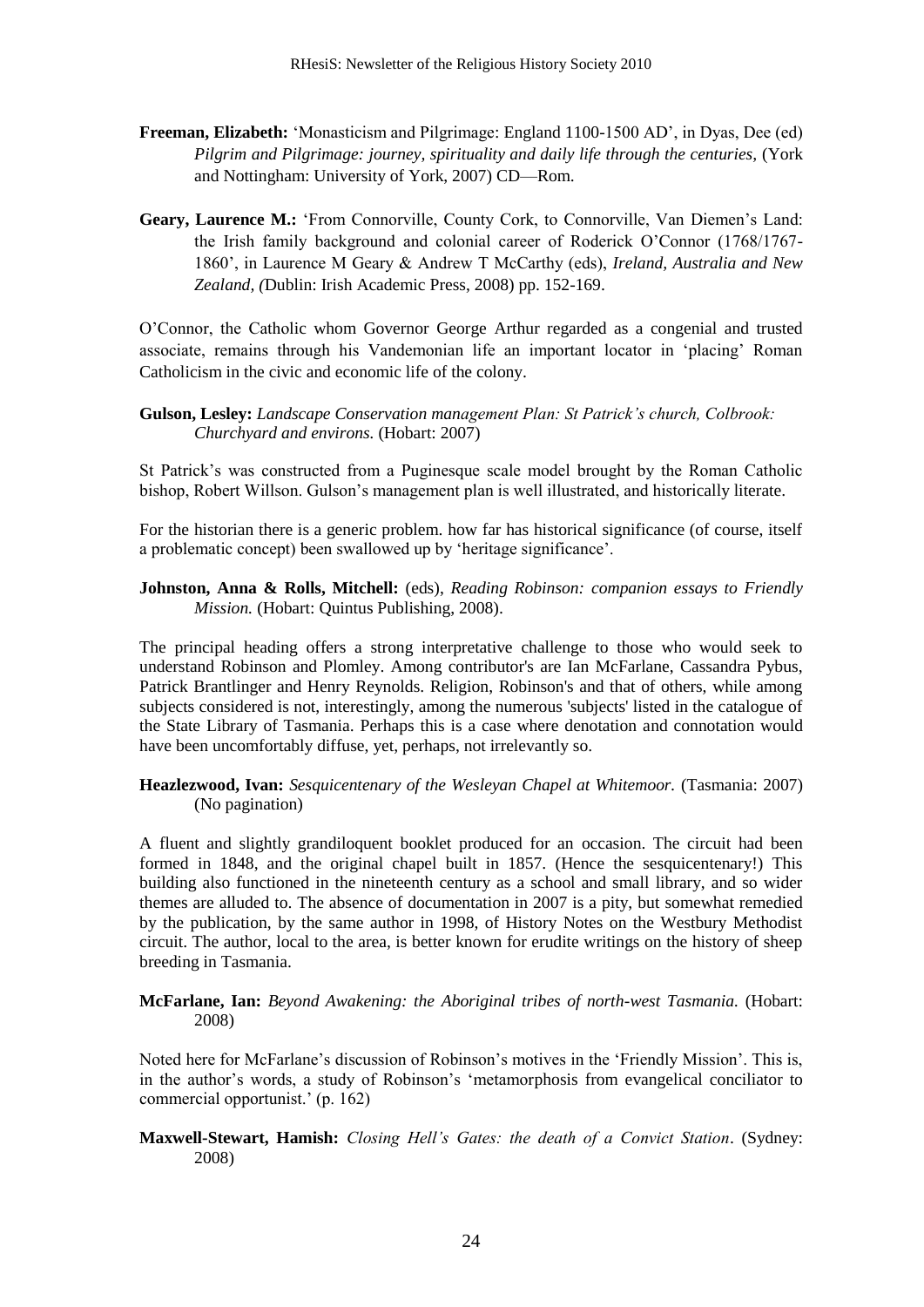The lurid title is understandable for marketing, but ambiguous. 'Hell's Gates' — the entrance of Macquarie Harbour, as distinct from the long closed penal station — is alive and well, made safe for more than a century by the engineering masterpiece of the training wall.

The book, however, is a good one, charting with clarity and sensitivity some documented religious dimensions of the experience and inter-relations of prisoners and their minders in the station. Maxwell-Stewart's earlier studies of convict tattoos as evidence are used to good effect.

**Nickols, Elizabeth:** compiler, *Footprints of Faith: history of the Catholic community in Penguin.* (Cooee: 2008) 130 pp.

Written to coincide with the local church's centenary, and largely bases on documentary material collected some decades ago by Hugh Hiscull.

'Community' has, perhaps, special connotations here. Since 2003 this parish has been one of a set of communities served by a single priest.

Nickols organized the Hiscull material fluently, adding reminiscences of others. The book is also well illustrated.

**Peart, Kim:** *Winged Effigies on Old Gravestone: their origin and meaning.* (Hobart: 2007).

Investigators of inscriptions on gravestones sometimes have trouble, nowadays, avoiding bumping into each other. This modest effort, occasioned by visits to Tasmanian burying grounds, should not be overlooked. If Peart may sometimes be wrong, he is interestingly so.

**Rowston, Laurence F.:** *The Home Mission Presents it Story.* 6 pages of text with chronological overview and many photographs. (Hobart?) (n.d.)

A brief but meticulous overview of the Tasmanian Baptist denomination's outreach beyond established parishes.

**Sargent, John R.:** *St Mark's, Bellerive: Reflections: looking forward; looking back.* (Hobart.) 275 pp. (n.d.)

Bellerive is a Hobart suburb. Diffuse, yet in sum an informative reflections on aspects of Anglican Christianity on Hobart's eastern shore. The author is a well-known local historian associated with the church in question.

**Sykes, Keith J.:** *Gentle in Manner, Resolute in Execution: a brief biography of Simon Leslie Brown, founding headmaster of Scotch College, Launceston.* (Launceston: 2007).

An aura of institutional piety is perhaps connoted here, but serious research is also evident.

**Southerwood, W. T.:** *The Child Won't live.* (Launceston: 2008.) 507 pp.

An autobiography of Father Terry Southerwood, of Launceston, who combines pastoral and scholarly vocations in customary energetic ways. As a pastor he mixes empathy with, occasionally, telling truths to power (sometimes ecclesiastical); as a scholar he is, without question, a prolific contributor to Tasmanian religious history, and also to Catholic transnational missiological history. Some regard Southerwood's biographies of Philip Conolly and Robert Willson are his best work.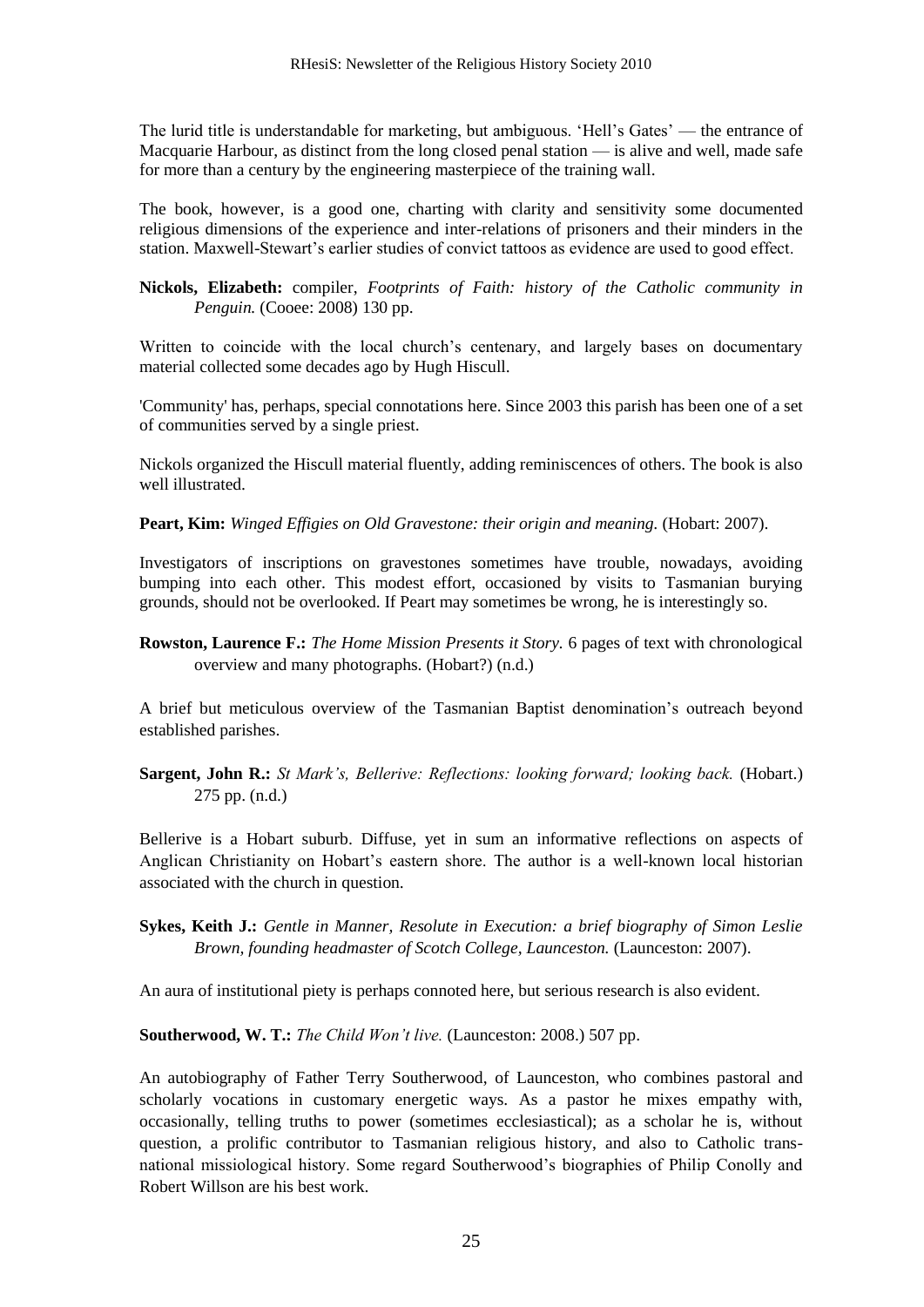- **Thomson, R. M.:** 'Monastic and Cathedral Book Production', in Nigel Lawson & R M Thomson (eds), *The Cambridge History of the Book in Britain: Volume II, 1100-1400,* (Cambridge: Cambridge University Press, 2008) pp. 136-167.
	- $\Box$  'Technology of Production of the manuscript: Parchment and Paper, Ruling and Ink', in Nigel Lawson & Rodney M Thomson (eds), *The Cambridge History of the Book in Britain: Volume II, 1100-1400,* (Cambridge: Cambridge University Press, 2008) pp. 74- 84.
	- ‗Language and Literacy', in Nigel Lawson & Rodney M Thomson (eds), *The Cambridge History of the Book in Britain: vol. II, 1100-1400,* (Cambridge: Cambridge University Press, 2008) pp. 22-38.
	- <sup> $\Box$ </sup> 'From Manuscript to Print: Catalogue of an Exhibition held at the Morris Miller Library, University of Tasmania, Hobart, December 2008-January 2009', pp. 125. Design and Picture Research, Gillian Ward.

The exhibition presented most of the manuscripts and printed books to the 1580s held by the University of Tasmania. Also exhibited is one item is held by St David's Cathedral, and eight by the State Library of Tasmania. Many of the items now held in the library of the University of Tasmania came to it from the library of Christ College, University of Tasmania, itself originally, of course, a foundation of the Church of England in Tasmania. Some University Library items were donated to it by Robert Dunbabin, professor of Classics at the University of Tasmania, and some were a gift to the University by the noted Buddhist scholar (who retired from Ceylon to northern Tasmania) Frank Lee Woodward. Most displayed items shown from the State Library of Tasmania were gifted to that library by Sir William Crowther.

Representative portions of exhibited items are reproduced in impressively clear photographs. Annotations are by R.M.Thomson.

### **Report (filed January 2010) relating to religious history — March 2009 to December 2009**

When items are published or produced in Tasmania a comment is sometimes made.

- **Bennett, Michael:** 'Succession and the crisis of 1406,' in G Dodd & D Biggs (eds), *The reign of Henry IV: Rebellion and Survival, 1403-141.* (Woodbridge: Boydell & Brewer, 2009)
	- 'John Audley: life records and heaven's ladder,' in Susanna Fein (ed) *My Wyl and My Wrytyng,*'. (Kalamazoo: Medieval Institute Publications, 2009) pp. 30-53.
- **Brittlebank, K.:** 'The dreams of kings: a comparative discussion of the recorded dreams of Tipu Sultan of Mysore and Peter the Great of Russia,' *Journal of Early Modern History: Contrasts, Contacts, Comparisons,* Vol. 13, no. 6, 2009, pp. 1-13.
- **Freeman, Elizabeth:** 'Note on Karen Stober', *Late Medieval Monasteries and their Patrons: England and Wales, C 1300-1540,* (Woodbridge, Suffolk and Rochester, NY: Boydell Press, 2007), in *Journal of British Studies,* Vol. 48, no. 3, 2009, pp. 740-741.
	- □ Note on Annenke B Muldert-Bakker (ed.), and Margot H King and Hugh Feiss (trans), *Mary of Oignies: Mother of Salvation,* (Turnhout: Brepols, 2007) in *Parergon,* vol. 26, no, 1, 2009, pp. 256-58.
	- Note on Emilia Jamroziak and Janet Burton (eds), *Religious and laity in western Europe, 1000-1400: interactions, negotiation and power,* (Turnhout, Brepols, 2006), *Parergon,* vol. 26, no. 1, pp. 249-52.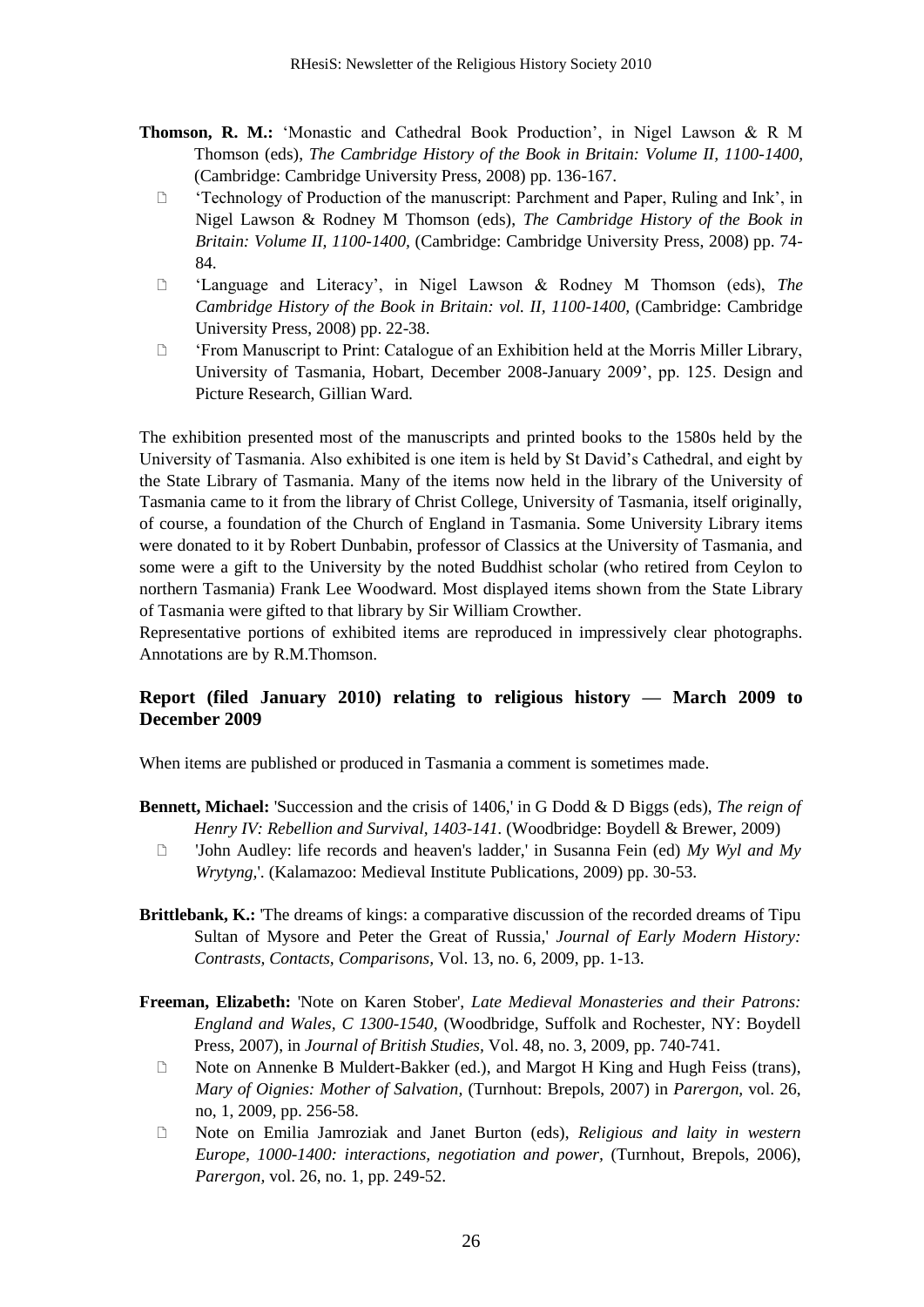- **Keesing, Ann (compiler) & Johnstone, Philippa (research):** Churches of Penguin and surrounding districts, (Penguin: Penguin History Group, West Pine, c 2009), pp. 41. Illustrated. Focus is on buildings — chapels, churches – which mostly are or were Anglican, Catholic, Baptist, Uniting (Methodist).
- **Matuschka, Lucas:** *Sixty years of grace: a history of St Peter's Lutheran Congregation, Hobart, 1949-2009,* (Warrane, Hobart: Eastside Lutheran College, 2009).
- **Miles, G. R. E.:** Review of Ellen Bradshaw Aitken & Jennifer K Berenson Maclean (eds), *Philostratus's Heroicus: religion and cultural identity in the third century CE,* in *Limina: Journal of History and Cultural Studies,* vol. 12, 2009, pp. 74-76.
- **Page, Anthony:** 'The Dean of St Asaph's trial: libel and politics in the 1780s.' *Journal for Eighteenth Century Studies,* Vol. 132, no. 1, 2009, pp. 21-35.
	- '"A great Politicianess": Ann Jebb, rational dissent, and politics in late eighteenth Britain,' *Womens' History Review,* vol. 17, no. 5, 2008, pp. 743-765.
	- '"Probably the most indefatigable prince that ever existed": a rational dissenting perspective on Frederick the Great,' *Enlightenment and Dissent*, vol. 23, 2007, pp. 85- 130.
	- Review of Christopher L Brown, *Moral Capital: foundations of British abolitionism,*  (Chapel Hill: 2008), in *Enlightenment and Dissent,* vol. 25. 2009.
- *St Stephen's Anglican church, Wynyard, Tasmania.* (http://tasmaniacs.net/ststephenswynyard) (Willow Books Publishing, 2009): 'History.'

St. Stephen's Anglican church is part of what is now called, in an increasingly popular projectile idiom, the 'North West Network Area.' Some internet-savvy parishioners assembled this history as part of what is called an 'unofficial trial' website. This is far from the first history of the Wynyard Anglican Church, but it is the best so far. Earlier histories of the church and parish are acknowledged and made use of, not least its most immediate and charmingly old-fashioned predecessor — *A brief history of St Stephen's Wynyard and thrifty recipes from parishioners* Sue Jacobson (1995)

The internet version can be obtained by keying in 'Anglican Church Wynyard Tasmania history'. The Home Page makes clear that some person or persons from Willow Books publishing produced the entire Home Page, including the history, as an 'unofficial' contribution to the work and witness of the church. One wonders how far this kind of quality lay-sponsored and 'unofficial publication' reflects a serious option for Tasmanian churches in the future.

The Wynyard situation may not be typical, and this may be worth emphasising. The church's Homepage refers to the demographic of that part of north-west Tasmania as unusual in two striking ways: the average age is high, and the area has been popular for retirees with educational qualifications beyond the norm. Are 'New Tricks' busy here? Willow Books, as reference to the internet makes clear, also produces extensive genealogical material and with comparable care. One might call this keenness, but does that overstate or patronise? The church Homepage, however, reflects fond and unfussy attention to detail in conveying an old-fashioned message.

**Thomson, R. M.:** *A descriptive catalogue of the Medieval Manuscripts at Merton College, Oxford,* (Cambridge, 2009.)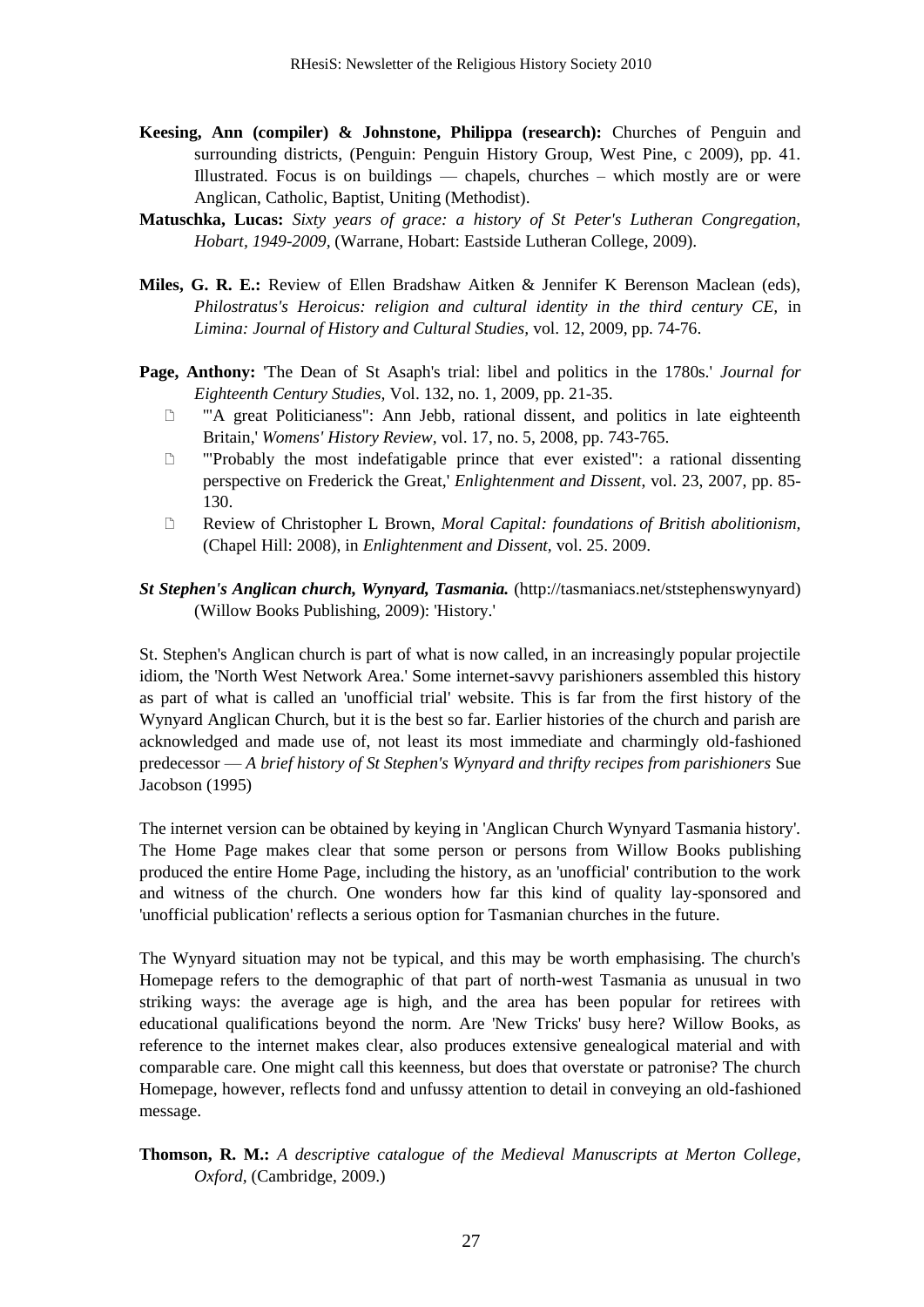**Withyycombe Robert:** *Montgomery of Tasmania: Henry and Maud Montgomery in Australasia,* (Melbourne: Acorn Press, c2009.)

The energetic fourth bishop of Tasmania is set in a domestic as well as missionary context.

**Rowston, Laurie:** Reports lodged in the State Library of Tasmania, catalogued generically as 'Church News'.

Rowston is 'honorary historian' of the Baptist churches of Tasmania, and author, so far, of more than half a dozen conventional Tasmanian Baptist local church histories. This year, wearing his 'honorary historian of the Baptist Union' cap, he lodged thirty-two spiral binders in the State Library of Tasmania which hold considerable research interest, clearly for him and probably for others.

Each binder contains material relating to the history of an individual Baptist church, or a spatially linked group of churches or preaching stations. In each binder is (1) a list of all pastors for the church or group of churches, and (2) copies of extracted parts of Baptist and other (often secular) serial publications relating to that particular church or set of churches. This material has pertinence for, among other matters, his Master's research noted below.

Rowston's compilation (an effort of five years) should be seen in context. Other Tasmanian denominations have newsletters or news-sheets of some kind which have been lodged, serially, in the State Library; but it would be a safe guess that this usually reflects efforts by individuals involved in producing and circulating these, and/or initiative by librarians. Personal combing of the State Library catalogue by keywords shows much variation. Deposits relating to the Church of England/Anglican Church are moderately common, and sometimes long-running. However among erstwhile nonconformists — Methodists, Presbyterians, Congregationalist, Uniting newsletters are moderately rare, and for Presbyterian churches specially so. A striking exception to this dismal picture (from a certain point of view) is the relative frequency of Congregationalist newsletters in the Huon/Channel area. Not surprisingly, the genealogicallyfocussed Church of Latter Day Saints is a keen producers of serial newsletters. Production of newletters is strikingly rare for Catholic congregations, but there are exceptions, for instance, the Sandy Bay/Taroona area.

All this, product though it is of merely a cursory catalogue trawl, is food for thought for historians interested, as the compiler of this report is, in cultural dimensions of religion and the religious dimensions of culture — although of course many variables may be involved. The compiler wonders whether part of the explanation may relate to an interpretative concept he floated in the article ‗Religion' in the 2005 *Companion to Tasmanian History –* the relative strength until recently in the Tasmanian Church of England/Anglican Church of the laic command-idea of community as parish. In this context Rowston's initiative remains striking.

#### **Theses in process:**

Of forty-one postgraduate theses undertaken in the School of History and Classics four are on topics principally or partly relating to religion.

- **Ball, Patrick:** Gambling in Elizabethan England. (Doctoral thesis. Principal supervisor: Michael Bennett.)
- **Ray, Anthony:** Cistercian monks and their view on the female religious life, 12th and 13th centuries. (Doctoral thesis. Principal supervisor: Elizabeth Freeman.)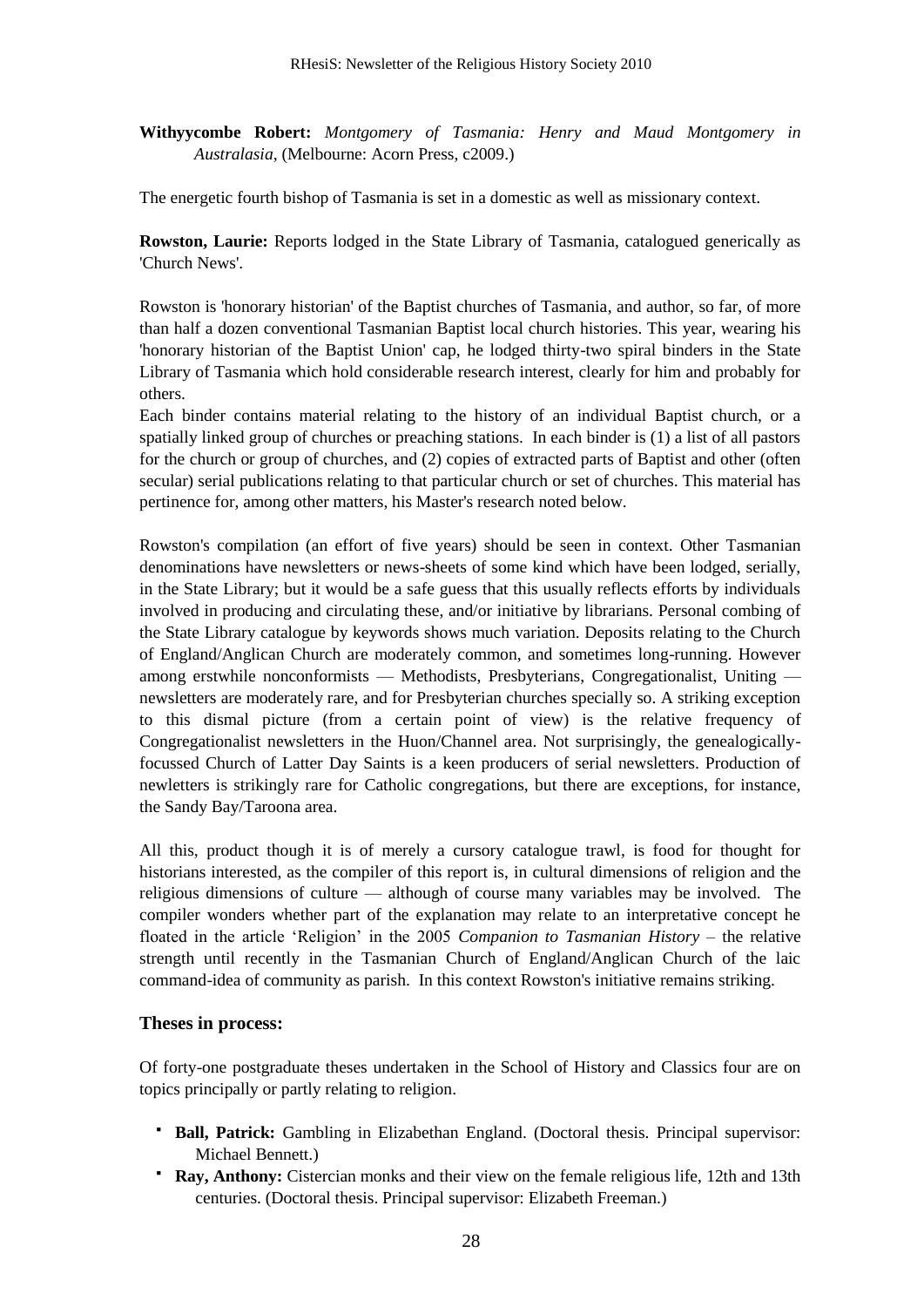- **Rowston, Laurence:** The contribution of C H Spurgeon's students to the formation of the Baptist Union in Tasmania. (Master's thesis. Principal supervisor: Tom Dunning.)
- **Wilson, Elizabeth:** International and interdenominational trends and influences in Australian evangelicalism. (Doctoral thesis. Principal supervisor: Stefan Petrow.)

#### **ARC funded research relating principally or in part to religion**

‗Memory and memorial: uses of the past in English history, c. 1100 1500'.

**Michael Bennett**, assisted by **Elizabeth Wilson**, investigates the ways in which medieval England remembered its past. A major part of the project is an inventory of historical materials available within England during this period: their existence, location, and, to some extent, usage.

‗Cistercian Nuns in England, c. 1150-1550: a gendered history of a monastic institution'.

**Elizabeth Freeman**, assisted by **Anthony Ray**, examines the different ways the Cistercian monastic order encouraged the female religious life, using the example of Cistercian nuns in England as a case study.

#### **Correspondent: Richard Ely, University of Tasmania**

# **Australian Catholic University**

The report of the Australian Catholic University (ACU) does not fit neatly into any one state report since it is a university with campuses in three states and one national territory. Formerly, it was mainly ACU's Centre for Early Christian Studies, which produced newsworthy research and publications and, when RHesiS newsletter editor, I placed these in the Queensland report since the Director of the Centre was resident on the Brisbane campus but, happily, more newsworthy material is being generated on other ACU campuses and we now have a report that can stand alone.

### **Centre for Early Christian Studies**

2009 was another year of successful collaboration between members of the ACU Centre for Early Christian Studies and colleagues around the world, especially in Asia. Members of CECS in collaboration with a team of Japanese scholars (Kazuhiko Demura, Miyako Demura, Shigeki Tsuchihashi, Satoshi Toda and Jun Suzuki) have been awarded a grant of \$50,000 for two years by the Japan Society for the Promotion of Science (JSPS) for their project "Joint Studies in the Perspectives on Poverty in an Era of Crisis–Testing Some Social Models of Early Christianity". The ultimate purpose of this project is to build sustainable networks by supporting researcher interaction between the two teams. The Japanese research team will complement the Centre's ARC-funded project "Poverty and Welfare in Late Antiquity", which finished in mid-2009. In 2008 and 2009, a Korean project on "Poverty and Riches in the Later Roman Empire", led by Prof Wonmo Suh, which also complements the Centre's project on Poverty and Welfare in Late Antiquity, was funded by the Korean government. In March 2009, **Prof Pauline Allen** delivered five public lectures in Japan and South Korea.

**Prof Johan Leemans,** Professor of Early Church History and Patrology at Katholieke Universiteit Leuven, Belgium, was a guest of the Centre as ACU's Distinguished Honorary Research Fellow in July-August 2009, and gave an entertaining public lecture at McAuley Campus on Gregory Nyssa's preaching on love for the poor.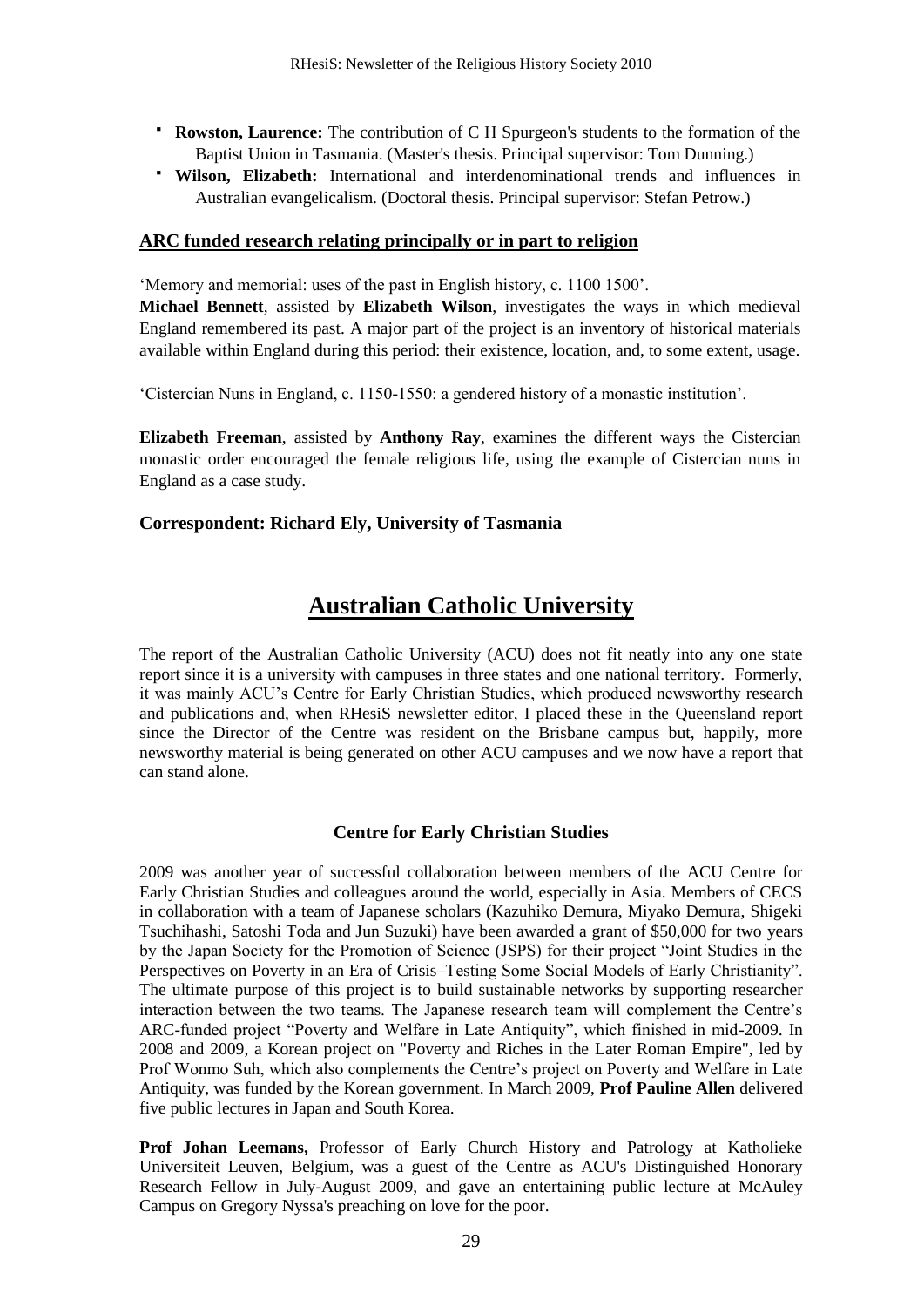A conference on "Letter-Writing" in the New Testament and Early Church was convened by **Prof Miyako Demura** of the Asia-Pacific Early Christian Studies Society (APECSS) at Tohoku Gakuin University in Sendai, Japan, in September 2009. The keynote speaker was **ARC-Research Fellow Dr Geoffrey Dunn**, on the letters of Pope Innocent I.

**Prof Pauline Allen and Dr Bronwen Neil** will receive funding of \$262,000 for three years (2010-2012) for their ARC Discovery Project "Crisis management in late antiquity: the evidence of episcopal letters".

On 7-10 July 2010, ACU's St Patrick's Campus will host the sixth conference on Prayer and Spirituality in the Early Church, on the theme "Politics and Religion". Registration details and the call for papers can be found on the web at prayerspirit.com.au.

#### **Books published in 2009 by members of CECS**

- **Pauline Allen:** ed.: Sophronius of Jerusalem and Seventh-Century Heresy. The Synodical Letter and Other Documents, Oxford Early Christian Texts (Oxford: Oxford University Press).
- **Pauline Allen, Bronwen Neil and Wendy Mayer:** Preaching Poverty in Late Antiquity: Perceptions and Realities, Arbeiten zur Kirchen- und Theologiegeschichte 28 (Leipzig: EVA).
- **Ian Elmer:** Paul, Jerusalem and the Judaisers : the Galatian crisis in its broadest historical context, Wissenschaftliche Untersuchungen zum Neuen Testament. 2. Reihe 258 (Tuebingen: Mohr Siebeck).
- **Johan Ferreira:** Old Testament Hebrew: Essential Vocabulary, Grammar and Syntax for Exegesis
- **David Luckensmeyer:** The Eschatology of First Thessalonians, NTOA 71 (Goettingen: Vandenhoeck & Ruprecht).
- **Bronwen Neil:** Leo the Great, The Early Church Fathers (London-New York: Routledge).

Our online offerings in biblical languages continue to expand. ACU now offers online courses in OT Hebrew, NT Greek and Ecclesiastical Latin. Please contact Bronwen Neil [\(bronwen.neil@acu.edu.au\)](mailto:bronwen.neil@acu.edu.au) for further details.

#### **Publications**

Contributions were made by ACU historians to the *The Encyclopedia of Religion in Australia,* (ed) James Jupp, Cambridge University Press, 2009: Shurlee Swain on "Welfare Work and Charitable Organisations"; Malcolm Prentis on "Presbyterians in Australia"; and Abe Ata on "Non Christian Religions in Australia".

**Malcolm Prentis:** "James Duhig", *Religion, Past and Present*, Volume 4, Dec.-Feb., (eds) H.D. Betz et al, Leiden, Brill, 2008.

 ―Minister and Dominie: creating an Australian Scottish World‖, *International Review of Scottish Studies*, Vol.33, September, 2008.

**Abe Ata:** *Us and Them: Muslims in Australia*, Brisbane, Australian Academic Press, 2009.

**Rosa MacGinley** (Golding Centre for Women's History, Theology and Spirituality) has published *Ancient Tradition – New World: Dominican Sisters in Eastern Australia 1867-1958*, Strathfield, NSW, St Pauls Publications, 2009). This study includes a summary account of the early thirteenth century emergence of the Dominican Order and its later Irish background. It was from Ireland that the sisters came in 1867 to establish the first Dominican foundation in Australia, at the invitation of Bishop James Murray of Maitland. The rapid expansion of the Dominican missions is vividly depicted, as is the sense of early colonial pioneering. In spite of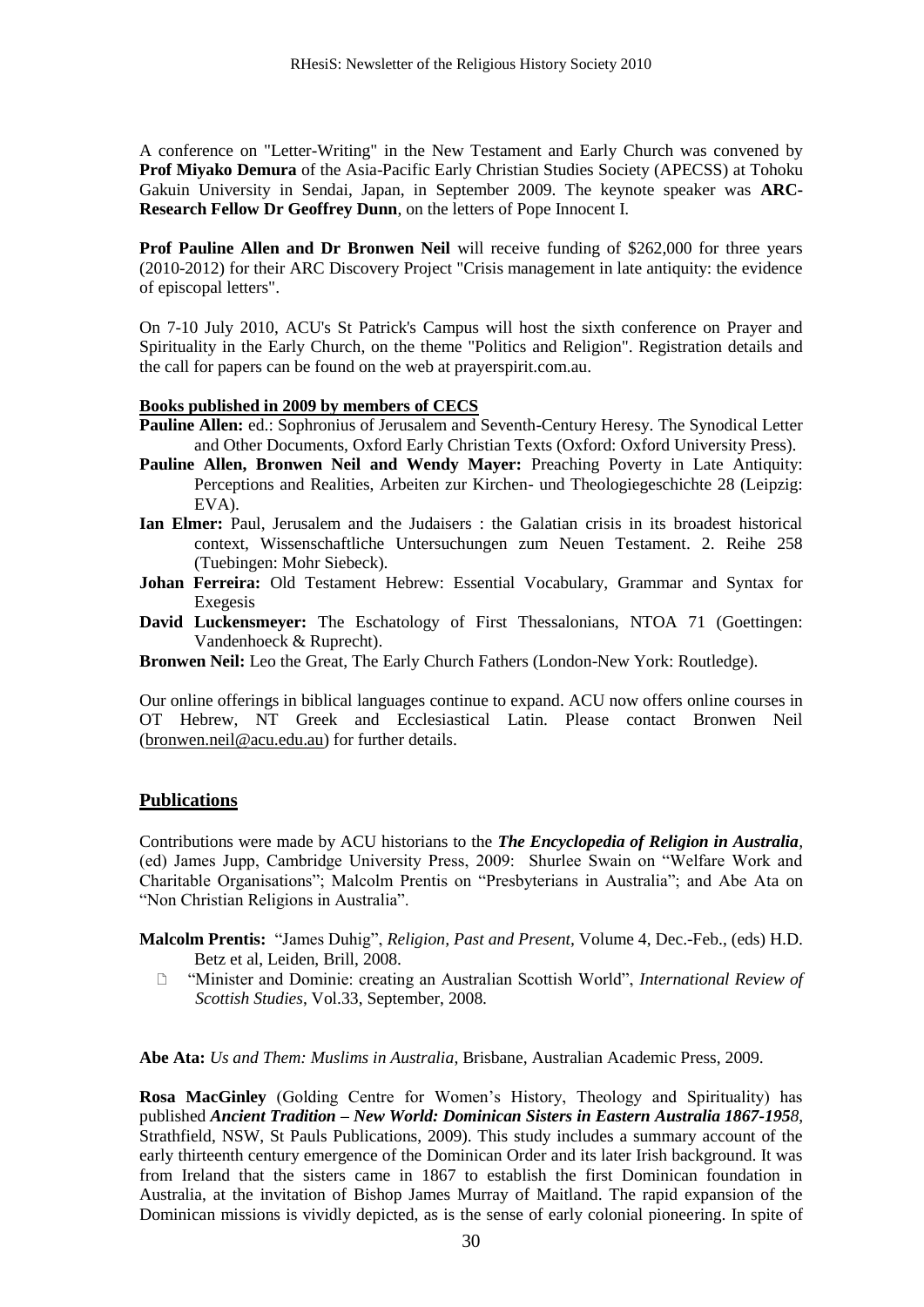an alien and often harsh environment, the sisters responded in extraordinary and innovative ways to local needs. Ultimately, a sense of belonging, "an assertion of their own colonial identity," emerges.

The thesis of Pauline Shaw, the first Golding Centre doctoral graduate, was accepted for publication as *Elizabeth Hayes: Pioneer Franciscan Journalist*, Gracewing, 2009.Anglican Elizabeth Hayes travelled through many countries and many occupations to become Mother Mary Ignatius of Jesus, foundress of the Missionary Franciscan Sisters of the Immaculate Conception. On her way she was active in the Oxford Movement, the romantic religious revival of the nineteenth century, missionary life in the West Indies, the Franco-Prussian War, the American Western expansion, and the turbulent Rome of Pius IX. Always inspired by St Francis of Assisi and adapting his spirit to the needs of the age, she pursued an apostolate of the Press in the era of newsprint. Even apart from her passionate religious life, her story is an exciting picture of vibrant nineteenth century Western life. It is located in the literary culture of the time, secular and Christian, including contemporary journals that formed opinion in Europe and America and featured such contributors as Bridgett, Brownson, de Vere, Dickens, Dupanloup, Faber, Hecker, Lacordaire, Montalembert, Newman, Rosmini, Ullathorne, and Vaughan.

**Janice Garaty**, the second doctoral graduate from the fledgling Golding Centre has successfully presented her thesis: "The History of Holy Cross College, Woollahra, 1908 – 2001: a microstudy of the history of Catholic education in the Archdiocese of Australia in the twentieth century." It is available on line.

### **Conference Report**

# **Australian Catholic Historical Society Conference: Catholics in Australian Public Life**

This conference was held at the Catholic Institute of Sydney (CIS) on 12 September 2009. Well organized , it brought together a large group of Australian historians with a special interest in the history of Catholics in general and the Catholic Church in Australia in particular. On the whole there was strong evidence of in-depth, contextualized research in progress, if not completed.

The Conference was opened by **Rev Dr Gerard Kelly,** the Principal of CIS, who pointed out that it needed to be noted that theologians depended upon history and he, personally, was grateful for the hard work of historians. In his usual generous, life-giving style, **Edmund Campion,** in his keynote address reminded us that we were "all children of Patrick O'Farrell". He went on to celebrate the numerous publications that had followed O'Farrell, building upon his work, critiquing it, where necessary correcting it, and opening up new fields of research.

The papers in the parallel sessions ranged widely. Some featured Church men like Father Daniel Power, the official Roman Catholic Chaplain from 1827 until 1830, who has been overshadowed by Father Therry; Cardinal Moran as he emerges from women's history; Cardinal Freeman as Catholic priest and Australian; and Monsignor J.F.McCosker in relation to social policy.

Missionary activity in Australia was highlighted by papers on German missionaries in Queensland and the relationship between the Sydney Archdiocese and the establishment of the Catholic Mission on Palm Island, North Queensland;

High-profile lay Catholics were given significant attention in papers such as those focusing on the four Judges - Therry, Faucett, Madden and Real; the politician Caldwell in relation to multiculturalism; Henry Clement Hoyle MLA, NSW; trade unionist Hugh Mahon – political activist from Ireland, Australian politician and influential lay Catholic in Victoria; the charismatic William Bede Dalley, politician and first Australian appointed to the Privy Council; Hugh Taylor of Parramatta, 19<sup>th</sup> century politician and poor man's friend; Charles O'Neill, engineer, NZ parliamentarian and founder of St Vincent de Paul Society in NSW;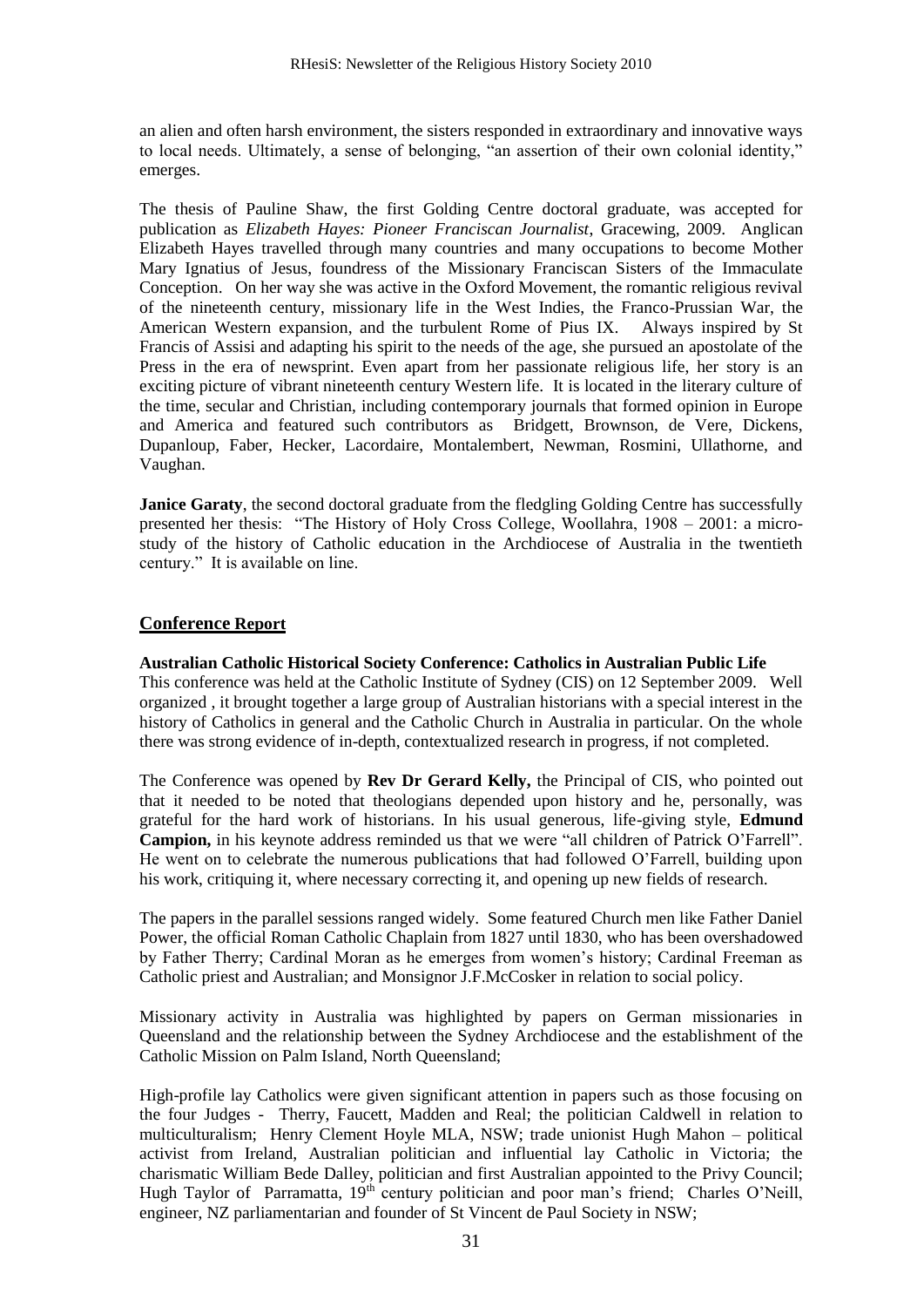Also given attention were the complexities of lay Catholic life such as that in the  $19<sup>th</sup>$  century concerning, especially, Church regulations regarding marriage and education of children in Catholic schools; social justice and the liturgical movement in Australia featuring the South Australian layman Paul McGuire; and the history of Catholics in the Liberal Party. Not particularly successful but interesting and entertaining people also received attention as in the person of Christopher Covney, "frustrated colonial artist".

The final panel session on Meddlesome Catholics featured Michael Costigan who highlighted prominent players in the *Catholic Press* in Melbourne from the 1940s to the latter part of the 20<sup>th</sup> century; and Clara Geoghegan who spoke with much insight on the life and times of Caroline Chisholm.

**Correspondents: Sophie McGrath, Golding Centre and Bronwen Neil, Centre for Early Christian Studies Australian Catholic University**

\*\*\*\*\*\*\*\*\*\*\*

#### **Words from the Editor**

To ALL correspondents, a big THANK YOU for your cooperation in pulling together your respective reports despite the short time-frame and busy schedules. If you have any suggestions/ideas for our next (2011) newsletter please contact me at the address below:

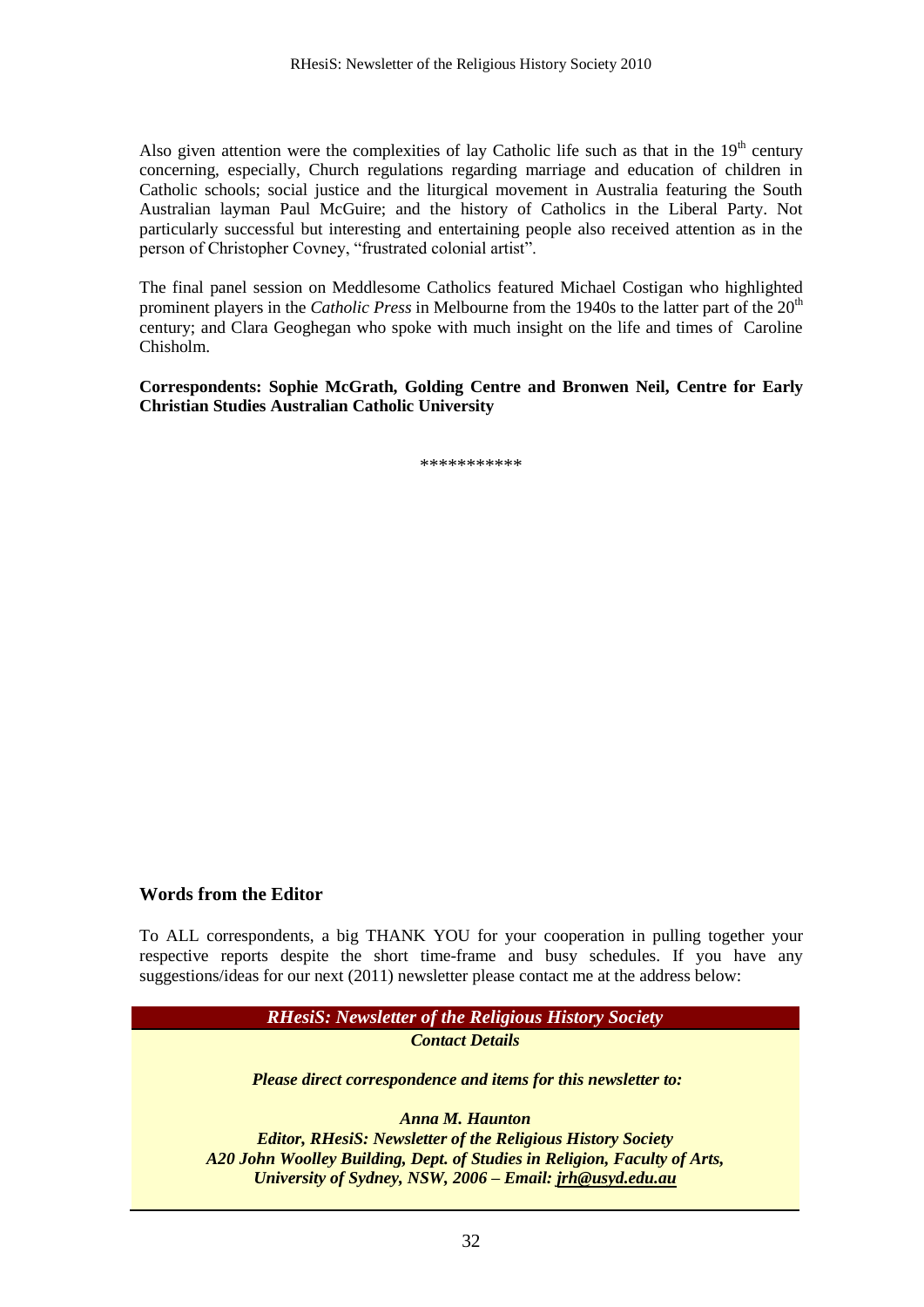# **\*\*\* Interested in joining the Religious History Society? \*\*\***

### **YOU CAN JOIN IN ONE OF TWO DIFFERENT WAYS**

### **EITHER:**

By subscribing to the Journal of Religious History (published four times a year), at the generously discounted rate of **AUD\$68.00.**

### **To do this, go to the Blackwell Publishing website: [http://blackwellpublishing.com](http://blackwellpublishing.com/)**

- o **In the search window, type Journal of Religious History**
- o **Select 'Membership' on the left-hand panel of the journal homepage**
- o **Join by clicking the appropriate link in the membership-fee table.**

By subscribing to the Journal as a member of the Religious History Society, your membership details are recorded and you will begin to receive all Society membership benefits, including your subscription to the *Journal of Religious History*, notice of the biennial conference, and the RHesiS Newsletter. For further information, and hyperlinks to the above Blackwell sites, please see the Religious History Society website[: http://www.newcastle.edu.au/centre/rhs/index.html](http://www.newcastle.edu.au/centre/rhs/index.html)

#### **OR:**

Alternatively, you can make an annual subscription of **AUD\$20** which does not include a subscription to the Journal of Religious History but entitles you to an annual copy of the RHesiS Newsletter and involvement in Religious History Society events.

### **TO DO THIS:**

**Send a cheque for AUD\$20, made payable to 'The Association for the Journal of Religious History' to:**

**Anna M. Haunton Assistant Editor, Journal of Religious History A20 John Woolley Building, Dept. of Studies in Religion, Faculty of Arts University of Sydney, NSW 2006.**

**Email enquiries to: [jrh@usyd.edu.au](mailto:jrh@usyd.edu.au)**